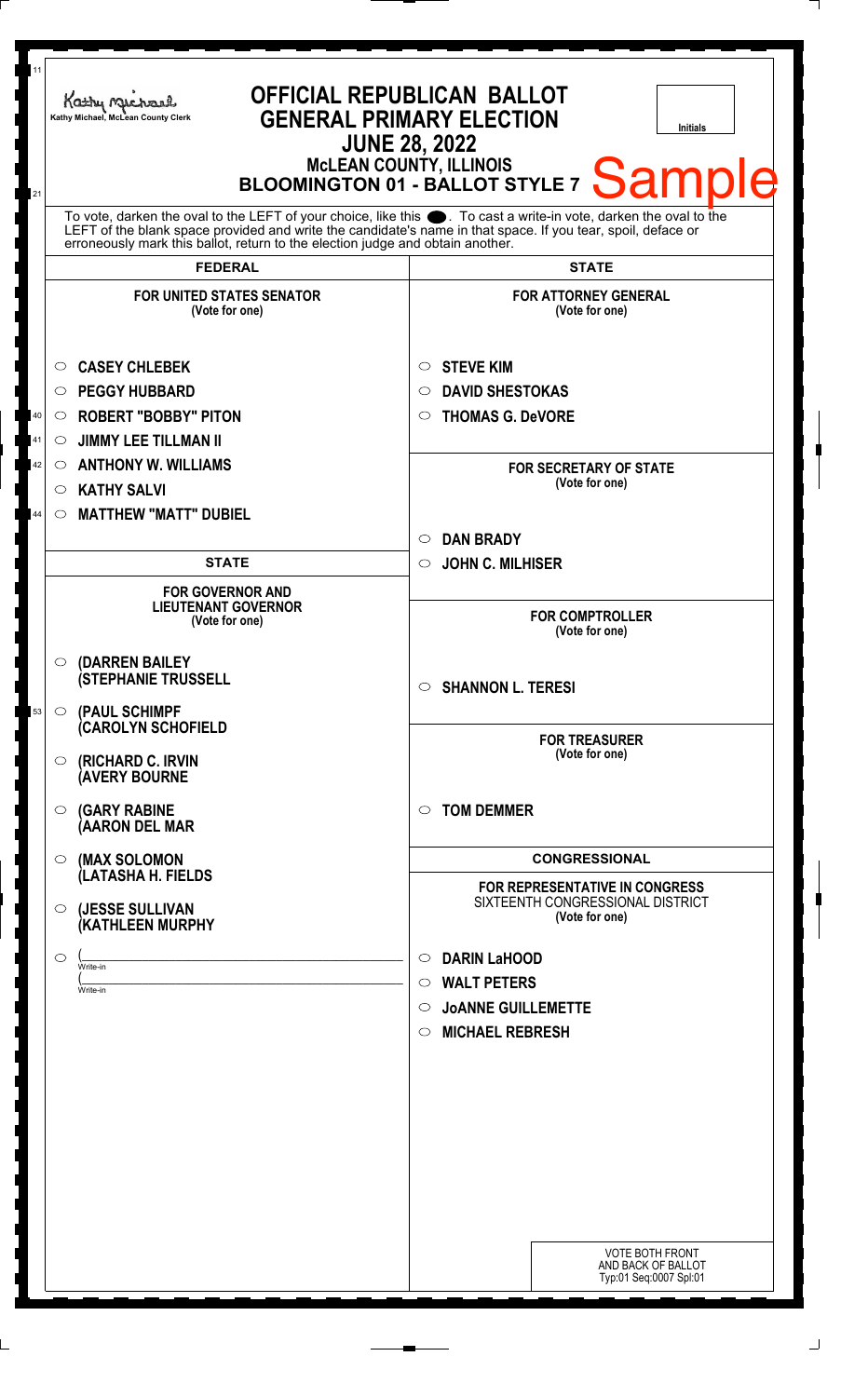| <b>LEGISLATIVE</b>                                                                                              | <b>JUDICIAL</b>                                                                                                                     |
|-----------------------------------------------------------------------------------------------------------------|-------------------------------------------------------------------------------------------------------------------------------------|
| <b>FOR STATE SENATOR</b><br>FORTY-FOURTH LEGISLATIVE DISTRICT<br>(Vote for one)                                 | FOR JUDGE OF THE CIRCUIT COURT<br>ELEVENTH JUDICIAL CIRCUIT<br>(To fill the vacancy of the Hon. Scott Drazewski)<br>(Vote for one)  |
| $\circ$ SALLY J. TURNER                                                                                         | <b>CARLA BARNES</b><br>$\circ$                                                                                                      |
| <b>REPRESENTATIVE</b>                                                                                           |                                                                                                                                     |
| <b>FOR REPRESENTATIVE</b><br>IN THE GENERAL ASSEMBLY<br>EIGHTY-EIGHTH REPRESENTATIVE DISTRICT<br>(Vote for one) | FOR JUDGE OF THE CIRCUIT COURT<br>ELEVENTH JUDICIAL CIRCUIT<br>(To fill the vacancy of the Hon. Paul G. Lawrence)<br>(Vote for one) |
| <b>DAN CAULKINS</b><br>$\circ$                                                                                  | <b>DON KNAPP</b><br>$\circ$<br><b>AMY McFARLAND</b><br>$\circ$                                                                      |
| <b>COUNTY</b>                                                                                                   |                                                                                                                                     |
| <b>FOR COUNTY CLERK</b>                                                                                         | <b>PRECINCT</b>                                                                                                                     |
| (Vote for one)                                                                                                  | FOR PRECINCT COMMITTEEPERSON<br><b>BLOOMINGTON 01</b><br>(Vote for one)                                                             |
| <b>KATHY MICHAEL</b><br>$\circ$                                                                                 |                                                                                                                                     |
|                                                                                                                 | $\circ$ AUGUST NORD                                                                                                                 |
| <b>FOR COUNTY TREASURER</b><br>(Vote for one)                                                                   |                                                                                                                                     |
| <b>REBECCA C. McNEIL</b><br>$\circ$                                                                             |                                                                                                                                     |
| <b>FOR COUNTY SHERIFF</b><br>(Vote for one)                                                                     |                                                                                                                                     |
| <b>MATT LANE</b><br>$\circ$                                                                                     |                                                                                                                                     |
| <b>REGIONAL OFFICE</b><br>OF EDUCATION                                                                          |                                                                                                                                     |
| FOR REGIONAL SUPERINTENDENT OF SCHOOLS<br>(DeWITT, LIVINGSTON, LOGAN AND McLEAN COUNTIES)<br>(Vote for one)     |                                                                                                                                     |
| <b>MARK E. JONTRY</b><br>$\circ$                                                                                |                                                                                                                                     |
| <b>COUNTY BOARD</b>                                                                                             |                                                                                                                                     |
| <b>FOR COUNTY BOARD MEMBER</b><br><b>COUNTY BOARD DISTRICT 3</b><br>(Vote for not more than two)                |                                                                                                                                     |
| <b>GEORGE O. WENDT</b><br>$\circ$                                                                               |                                                                                                                                     |
| <b>LYNDSAY BLOOMFIELD</b><br>$\circ$                                                                            |                                                                                                                                     |
|                                                                                                                 |                                                                                                                                     |
|                                                                                                                 |                                                                                                                                     |
|                                                                                                                 | YOU HAVE NOW<br><b>COMPLETED VOTING</b>                                                                                             |
|                                                                                                                 | VOTE BOTH FRONT<br>AND BACK OF BALLOT<br>Typ:01 Seq:0007 Spl:01                                                                     |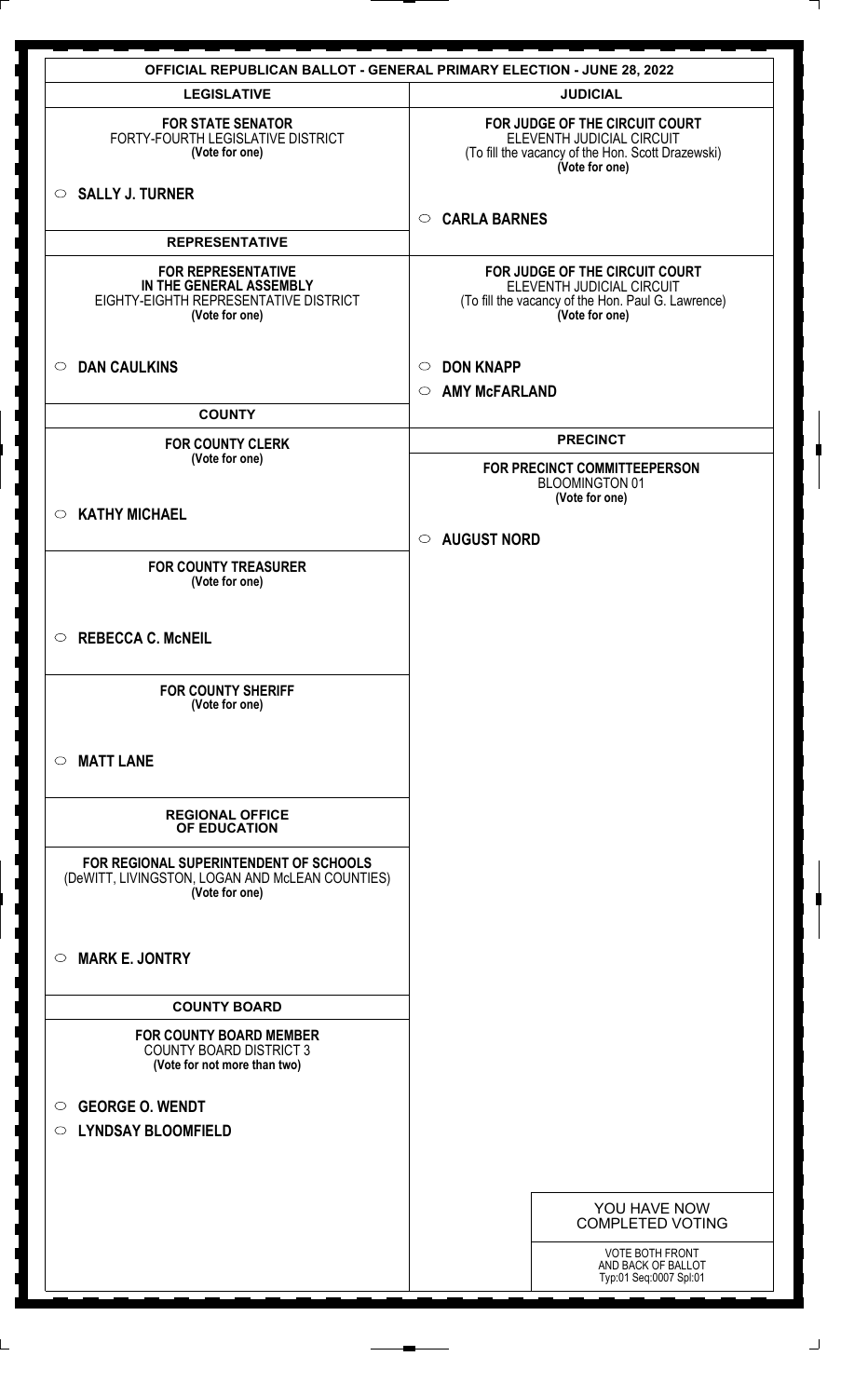|         | Kathy Michael<br>Kathy Michael, McLean County Clerk                            | <b>OFFICIAL REPUBLICAN BALLOT</b><br><b>GENERAL PRIMARY ELECTION</b><br><b>Initials</b><br><b>JUNE 28, 2022</b><br><b>McLEAN COUNTY, ILLINOIS</b><br><b>BLOOMINGTON 01 - BALLOT STYLE 8</b>                                      |
|---------|--------------------------------------------------------------------------------|----------------------------------------------------------------------------------------------------------------------------------------------------------------------------------------------------------------------------------|
|         | erroneously mark this ballot, return to the election judge and obtain another. | To vote, darken the oval to the LEFT of your choice, like this . To cast a write-in vote, darken the oval to the<br>LEFT of the blank space provided and write the candidate's name in that space. If you tear, spoil, deface or |
|         | <b>FEDERAL</b>                                                                 | <b>STATE</b>                                                                                                                                                                                                                     |
|         | <b>FOR UNITED STATES SENATOR</b><br>(Vote for one)                             | <b>FOR ATTORNEY GENERAL</b><br>(Vote for one)                                                                                                                                                                                    |
| $\circ$ | <b>CASEY CHLEBEK</b>                                                           | <b>STEVE KIM</b><br>$\circ$                                                                                                                                                                                                      |
| O       | <b>PEGGY HUBBARD</b>                                                           | <b>DAVID SHESTOKAS</b><br>O                                                                                                                                                                                                      |
| O       | <b>ROBERT "BOBBY" PITON</b>                                                    | <b>THOMAS G. DeVORE</b><br>$\circ$                                                                                                                                                                                               |
| $\circ$ | <b>JIMMY LEE TILLMAN II</b>                                                    |                                                                                                                                                                                                                                  |
| $\circ$ | <b>ANTHONY W. WILLIAMS</b>                                                     | <b>FOR SECRETARY OF STATE</b>                                                                                                                                                                                                    |
| $\circ$ | <b>KATHY SALVI</b>                                                             | (Vote for one)                                                                                                                                                                                                                   |
| $\circ$ | <b>MATTHEW "MATT" DUBIEL</b>                                                   |                                                                                                                                                                                                                                  |
|         |                                                                                | <b>DAN BRADY</b><br>$\circ$                                                                                                                                                                                                      |
|         | <b>STATE</b>                                                                   | <b>JOHN C. MILHISER</b><br>$\circ$                                                                                                                                                                                               |
|         | <b>FOR GOVERNOR AND</b><br><b>LIEUTENANT GOVERNOR</b><br>(Vote for one)        | <b>FOR COMPTROLLER</b><br>(Vote for one)                                                                                                                                                                                         |
|         |                                                                                |                                                                                                                                                                                                                                  |
| O       | (DARREN BAILEY<br><b>(STEPHANIE TRUSSELL</b>                                   | <b>SHANNON L. TERESI</b><br>$\circ$                                                                                                                                                                                              |
| $\circ$ | (PAUL SCHIMPF<br><b>CAROLYN SCHOFIELD</b>                                      |                                                                                                                                                                                                                                  |
| $\circ$ | (RICHARD C. IRVIN<br><b>(AVERY BOURNE</b>                                      | <b>FOR TREASURER</b><br>(Vote for one)                                                                                                                                                                                           |
| $\circ$ | <b>(GARY RABINE</b><br>(AARON DEL MAR                                          | <b>TOM DEMMER</b><br>$\circ$                                                                                                                                                                                                     |
|         |                                                                                | <b>CONGRESSIONAL</b>                                                                                                                                                                                                             |
| $\circ$ | (MAX SOLOMON<br>(LATASHA H. FIELDS                                             |                                                                                                                                                                                                                                  |
| $\circ$ | (JESSE SULLIVAN<br>(KATHLEEN MURPHY                                            | FOR REPRESENTATIVE IN CONGRESS<br>SEVENTEENTH CONGRESSIONAL DISTRICT<br>(Vote for one)                                                                                                                                           |
| $\circ$ |                                                                                | <b>CHARLES "CHARLIE" WILLIAM HELMICK JR</b><br>$\circ$                                                                                                                                                                           |
|         | Write-in<br>Write-in                                                           | <b>ESTHER JOY KING</b><br>$\circ$                                                                                                                                                                                                |
|         |                                                                                |                                                                                                                                                                                                                                  |
|         |                                                                                | <b>VOTE BOTH FRONT</b><br>AND BACK OF BALLOT<br>Typ:01 Seq:0008 Spl:01                                                                                                                                                           |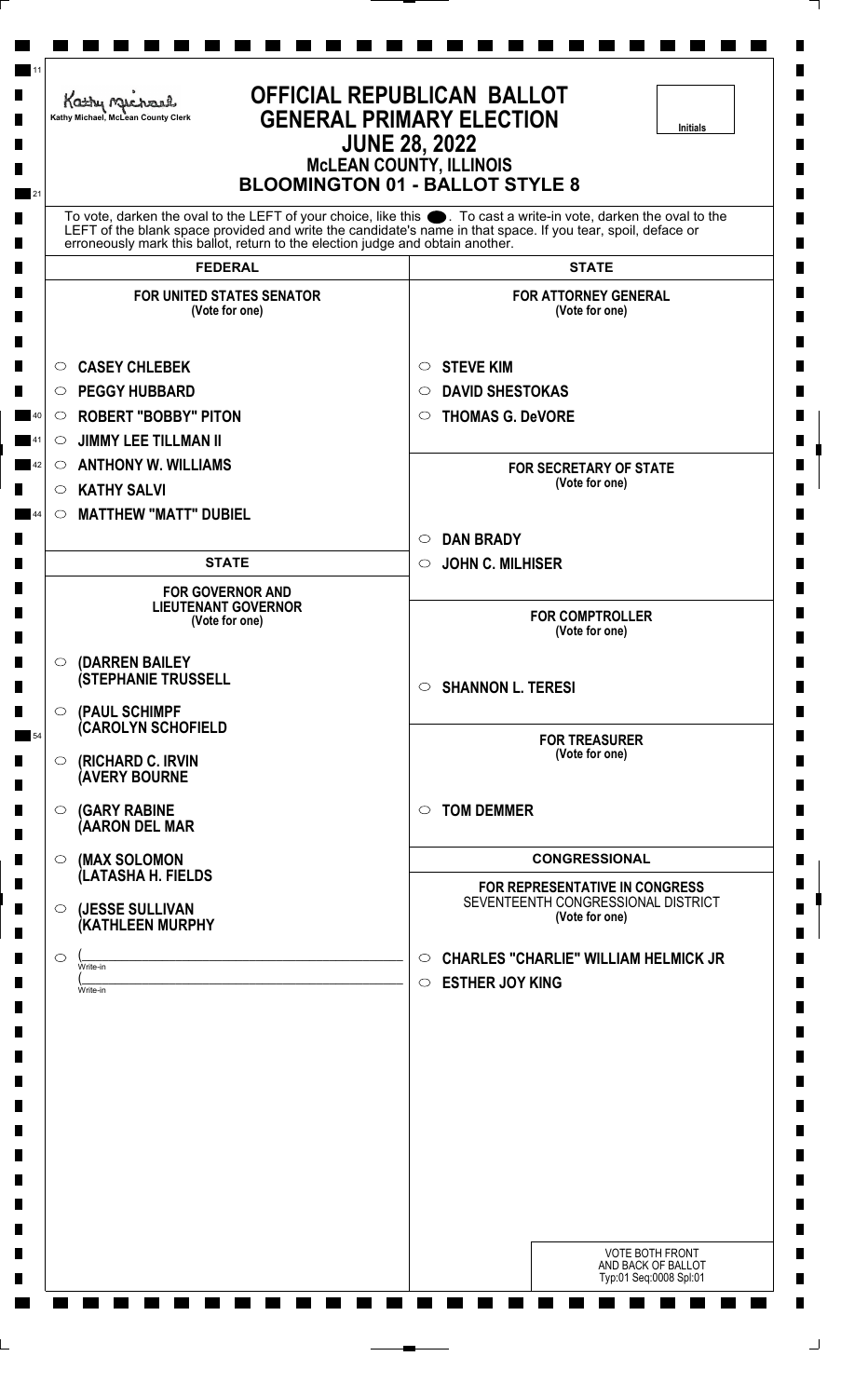| <b>LEGISLATIVE</b>                                                                                              | <b>JUDICIAL</b>                                                                                                                     |
|-----------------------------------------------------------------------------------------------------------------|-------------------------------------------------------------------------------------------------------------------------------------|
| <b>FOR STATE SENATOR</b><br>FORTY-FOURTH LEGISLATIVE DISTRICT<br>(Vote for one)                                 | FOR JUDGE OF THE CIRCUIT COURT<br>ELEVENTH JUDICIAL CIRCUIT<br>(To fill the vacancy of the Hon. Scott Drazewski)<br>(Vote for one)  |
| $\circ$ SALLY J. TURNER                                                                                         | <b>CARLA BARNES</b><br>$\circ$                                                                                                      |
| <b>REPRESENTATIVE</b>                                                                                           |                                                                                                                                     |
| <b>FOR REPRESENTATIVE</b><br>IN THE GENERAL ASSEMBLY<br>EIGHTY-EIGHTH REPRESENTATIVE DISTRICT<br>(Vote for one) | FOR JUDGE OF THE CIRCUIT COURT<br>ELEVENTH JUDICIAL CIRCUIT<br>(To fill the vacancy of the Hon. Paul G. Lawrence)<br>(Vote for one) |
| <b>DAN CAULKINS</b><br>$\circ$                                                                                  | <b>DON KNAPP</b><br>$\circ$                                                                                                         |
| <b>COUNTY</b>                                                                                                   | <b>AMY McFARLAND</b><br>$\circ$                                                                                                     |
| <b>FOR COUNTY CLERK</b>                                                                                         | <b>PRECINCT</b>                                                                                                                     |
| (Vote for one)                                                                                                  | FOR PRECINCT COMMITTEEPERSON<br><b>BLOOMINGTON 01</b>                                                                               |
| <b>KATHY MICHAEL</b><br>$\circ$                                                                                 | (Vote for one)                                                                                                                      |
|                                                                                                                 | <b>AUGUST NORD</b><br>$\circ$                                                                                                       |
| <b>FOR COUNTY TREASURER</b><br>(Vote for one)                                                                   |                                                                                                                                     |
| <b>REBECCA C. McNEIL</b><br>$\circ$                                                                             |                                                                                                                                     |
| <b>FOR COUNTY SHERIFF</b><br>(Vote for one)                                                                     |                                                                                                                                     |
| <b>MATT LANE</b><br>$\circ$                                                                                     |                                                                                                                                     |
| <b>REGIONAL OFFICE</b><br>OF EDUCATION                                                                          |                                                                                                                                     |
| FOR REGIONAL SUPERINTENDENT OF SCHOOLS<br>(DeWITT, LIVINGSTON, LOGAN AND McLEAN COUNTIES)<br>(Vote for one)     |                                                                                                                                     |
| <b>MARK E. JONTRY</b><br>$\circ$                                                                                |                                                                                                                                     |
| <b>COUNTY BOARD</b>                                                                                             |                                                                                                                                     |
| <b>FOR COUNTY BOARD MEMBER</b><br><b>COUNTY BOARD DISTRICT 3</b><br>(Vote for not more than two)                |                                                                                                                                     |
| <b>GEORGE O. WENDT</b><br>$\circ$                                                                               |                                                                                                                                     |
| O LYNDSAY BLOOMFIELD                                                                                            |                                                                                                                                     |
|                                                                                                                 |                                                                                                                                     |
|                                                                                                                 | YOU HAVE NOW<br><b>COMPLETED VOTING</b>                                                                                             |
|                                                                                                                 | <b>VOTE BOTH FRONT</b><br>AND BACK OF BALLOT<br>Typ:01 Seq:0008 Spl:01                                                              |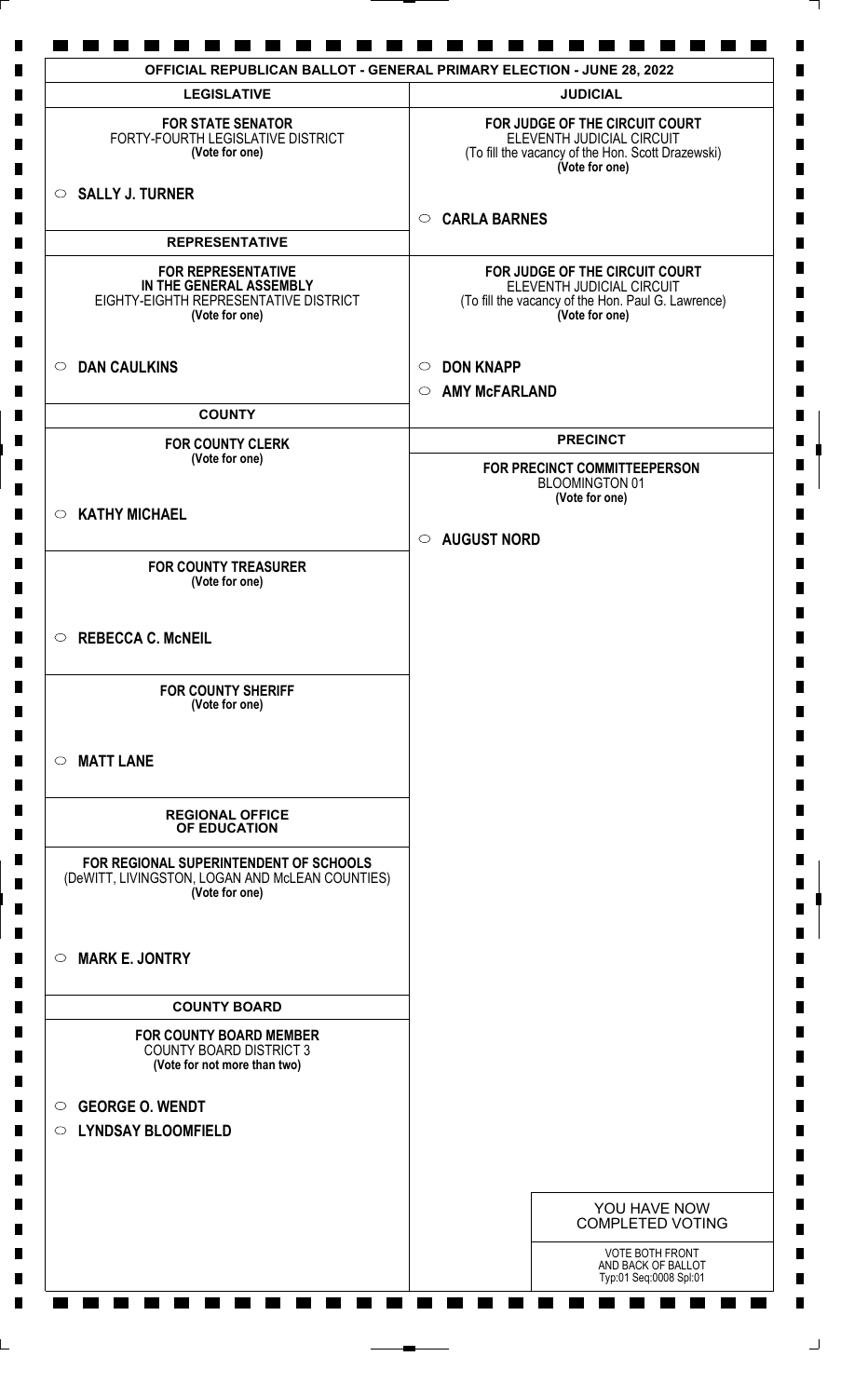|                    | Kathy Michael<br>Kathy Michael, McLean County Clerk                            | <b>OFFICIAL REPUBLICAN BALLOT</b><br><b>GENERAL PRIMARY ELECTION</b><br>Initials<br><b>JUNE 28, 2022</b><br><b>MCLEAN COUNTY, ILLINOIS</b><br><b>BLOOMINGTON 01 - BALLOT STYLE 9</b>                                              |
|--------------------|--------------------------------------------------------------------------------|-----------------------------------------------------------------------------------------------------------------------------------------------------------------------------------------------------------------------------------|
|                    | erroneously mark this ballot, return to the election judge and obtain another. | To vote, darken the oval to the LEFT of your choice, like this ●. To cast a write-in vote, darken the oval to the<br>LEFT of the blank space provided and write the candidate's name in that space. If you tear, spoil, deface or |
|                    | <b>FEDERAL</b>                                                                 | <b>STATE</b>                                                                                                                                                                                                                      |
|                    | <b>FOR UNITED STATES SENATOR</b><br>(Vote for one)                             | <b>FOR ATTORNEY GENERAL</b><br>(Vote for one)                                                                                                                                                                                     |
| $\circ$            | <b>CASEY CHLEBEK</b>                                                           | <b>STEVE KIM</b><br>$\circ$                                                                                                                                                                                                       |
| $\circ$            | <b>PEGGY HUBBARD</b>                                                           | <b>DAVID SHESTOKAS</b><br>$\circ$                                                                                                                                                                                                 |
| $\circ$            | <b>ROBERT "BOBBY" PITON</b>                                                    | <b>THOMAS G. DeVORE</b><br>$\circ$                                                                                                                                                                                                |
| $\circ$            | <b>JIMMY LEE TILLMAN II</b>                                                    |                                                                                                                                                                                                                                   |
| $\circ$            | <b>ANTHONY W. WILLIAMS</b>                                                     | <b>FOR SECRETARY OF STATE</b><br>(Vote for one)                                                                                                                                                                                   |
| $\circ$<br>$\circ$ | <b>KATHY SALVI</b><br><b>MATTHEW "MATT" DUBIEL</b>                             |                                                                                                                                                                                                                                   |
|                    |                                                                                | <b>DAN BRADY</b><br>$\circ$                                                                                                                                                                                                       |
|                    | <b>STATE</b>                                                                   | <b>JOHN C. MILHISER</b><br>$\circ$                                                                                                                                                                                                |
|                    | <b>FOR GOVERNOR AND</b>                                                        |                                                                                                                                                                                                                                   |
|                    | <b>LIEUTENANT GOVERNOR</b><br>(Vote for one)                                   | <b>FOR COMPTROLLER</b><br>(Vote for one)                                                                                                                                                                                          |
| $\circ$            | (DARREN BAILEY                                                                 |                                                                                                                                                                                                                                   |
|                    | <b>(STEPHANIE TRUSSELL</b>                                                     | <b>SHANNON L. TERESI</b><br>$\circ$                                                                                                                                                                                               |
| $\circ$            | (PAUL SCHIMPF<br>(CAROLYN SCHOFIELD                                            |                                                                                                                                                                                                                                   |
| $\circ$            | (RICHARD C. IRVIN<br><b>(AVERY BOURNE</b>                                      | <b>FOR TREASURER</b><br>(Vote for one)                                                                                                                                                                                            |
| $\circ$            | <b>(GARY RABINE</b><br>(AARON DEL MAR                                          | <b>TOM DEMMER</b><br>$\circ$                                                                                                                                                                                                      |
|                    |                                                                                |                                                                                                                                                                                                                                   |
| $\circ$            | (MAX SOLOMON<br>(LATASHA H. FIELDS                                             | <b>CONGRESSIONAL</b>                                                                                                                                                                                                              |
| $\circ$            | (JESSE SULLIVAN<br>(KATHLEEN MURPHY                                            | FOR REPRESENTATIVE IN CONGRESS<br>SEVENTEENTH CONGRESSIONAL DISTRICT<br>(Vote for one)                                                                                                                                            |
| $\circ$            |                                                                                | <b>CHARLES "CHARLIE" WILLIAM HELMICK JR</b><br>$\circ$                                                                                                                                                                            |
|                    | Write-in<br>Write-in                                                           | <b>ESTHER JOY KING</b><br>$\circ$                                                                                                                                                                                                 |
|                    |                                                                                |                                                                                                                                                                                                                                   |
|                    |                                                                                |                                                                                                                                                                                                                                   |
|                    |                                                                                |                                                                                                                                                                                                                                   |
|                    |                                                                                | <b>VOTE BOTH FRONT</b><br>AND BACK OF BALLOT<br>Typ:01 Seq:0009 Spl:01                                                                                                                                                            |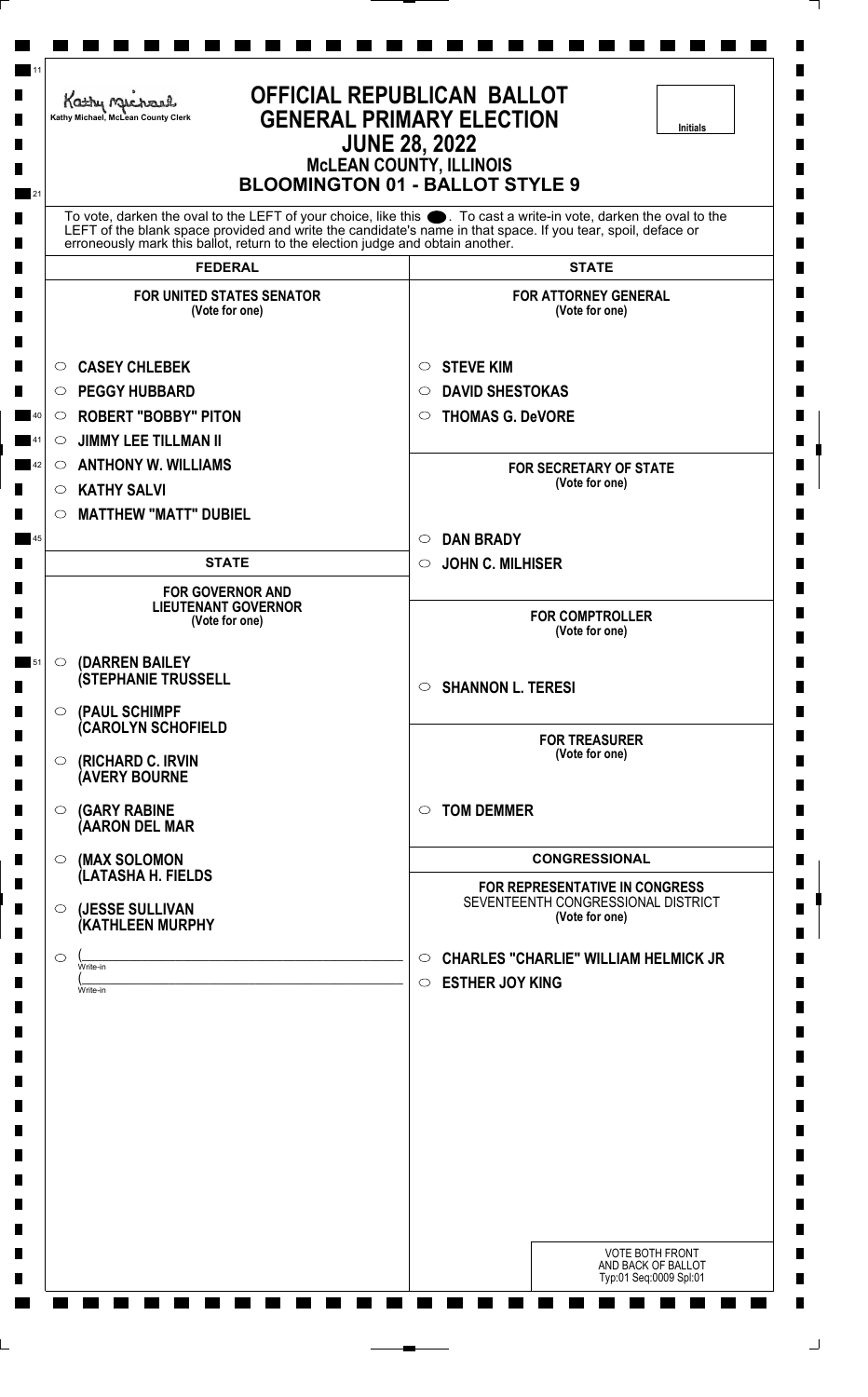| <b>LEGISLATIVE</b>                                                                                              | <b>JUDICIAL</b>                                                                                                                     |
|-----------------------------------------------------------------------------------------------------------------|-------------------------------------------------------------------------------------------------------------------------------------|
| <b>FOR STATE SENATOR</b><br>FORTY-FOURTH LEGISLATIVE DISTRICT<br>(Vote for one)                                 | FOR JUDGE OF THE CIRCUIT COURT<br>ELEVENTH JUDICIAL CIRCUIT<br>(To fill the vacancy of the Hon. Scott Drazewski)<br>(Vote for one)  |
| $\circ$ SALLY J. TURNER                                                                                         | <b>CARLA BARNES</b><br>$\circ$                                                                                                      |
| <b>REPRESENTATIVE</b>                                                                                           |                                                                                                                                     |
| <b>FOR REPRESENTATIVE</b><br>IN THE GENERAL ASSEMBLY<br>EIGHTY-EIGHTH REPRESENTATIVE DISTRICT<br>(Vote for one) | FOR JUDGE OF THE CIRCUIT COURT<br>ELEVENTH JUDICIAL CIRCUIT<br>(To fill the vacancy of the Hon. Paul G. Lawrence)<br>(Vote for one) |
| <b>DAN CAULKINS</b><br>$\circ$                                                                                  | <b>DON KNAPP</b><br>$\circ$<br><b>AMY McFARLAND</b><br>$\circ$                                                                      |
| <b>COUNTY</b>                                                                                                   |                                                                                                                                     |
| <b>FOR COUNTY CLERK</b>                                                                                         | <b>PRECINCT</b>                                                                                                                     |
| (Vote for one)                                                                                                  | FOR PRECINCT COMMITTEEPERSON<br><b>BLOOMINGTON 01</b>                                                                               |
| <b>KATHY MICHAEL</b><br>$\circ$                                                                                 | (Vote for one)                                                                                                                      |
|                                                                                                                 | <b>AUGUST NORD</b><br>$\circ$                                                                                                       |
| <b>FOR COUNTY TREASURER</b><br>(Vote for one)                                                                   |                                                                                                                                     |
| $\circ$ REBECCA C. McNEIL                                                                                       |                                                                                                                                     |
| <b>FOR COUNTY SHERIFF</b><br>(Vote for one)                                                                     |                                                                                                                                     |
| <b>MATT LANE</b><br>$\circ$                                                                                     |                                                                                                                                     |
| <b>REGIONAL OFFICE</b><br>OF EDUCATION                                                                          |                                                                                                                                     |
| FOR REGIONAL SUPERINTENDENT OF SCHOOLS<br>(DeWITT, LIVINGSTON, LOGAN AND McLEAN COUNTIES)<br>(Vote for one)     |                                                                                                                                     |
| <b>MARK E. JONTRY</b><br>$\circ$                                                                                |                                                                                                                                     |
| <b>COUNTY BOARD</b>                                                                                             |                                                                                                                                     |
| <b>FOR COUNTY BOARD MEMBER</b><br><b>COUNTY BOARD DISTRICT 8</b><br>(Vote for not more than two)                |                                                                                                                                     |
| $\circ$<br>Write-in                                                                                             |                                                                                                                                     |
| $\circ$<br>Write-in                                                                                             |                                                                                                                                     |
|                                                                                                                 |                                                                                                                                     |
|                                                                                                                 | YOU HAVE NOW<br><b>COMPLETED VOTING</b>                                                                                             |
|                                                                                                                 | <b>VOTE BOTH FRONT</b><br>AND BACK OF BALLOT<br>Typ:01 Seq:0009 Spl:01                                                              |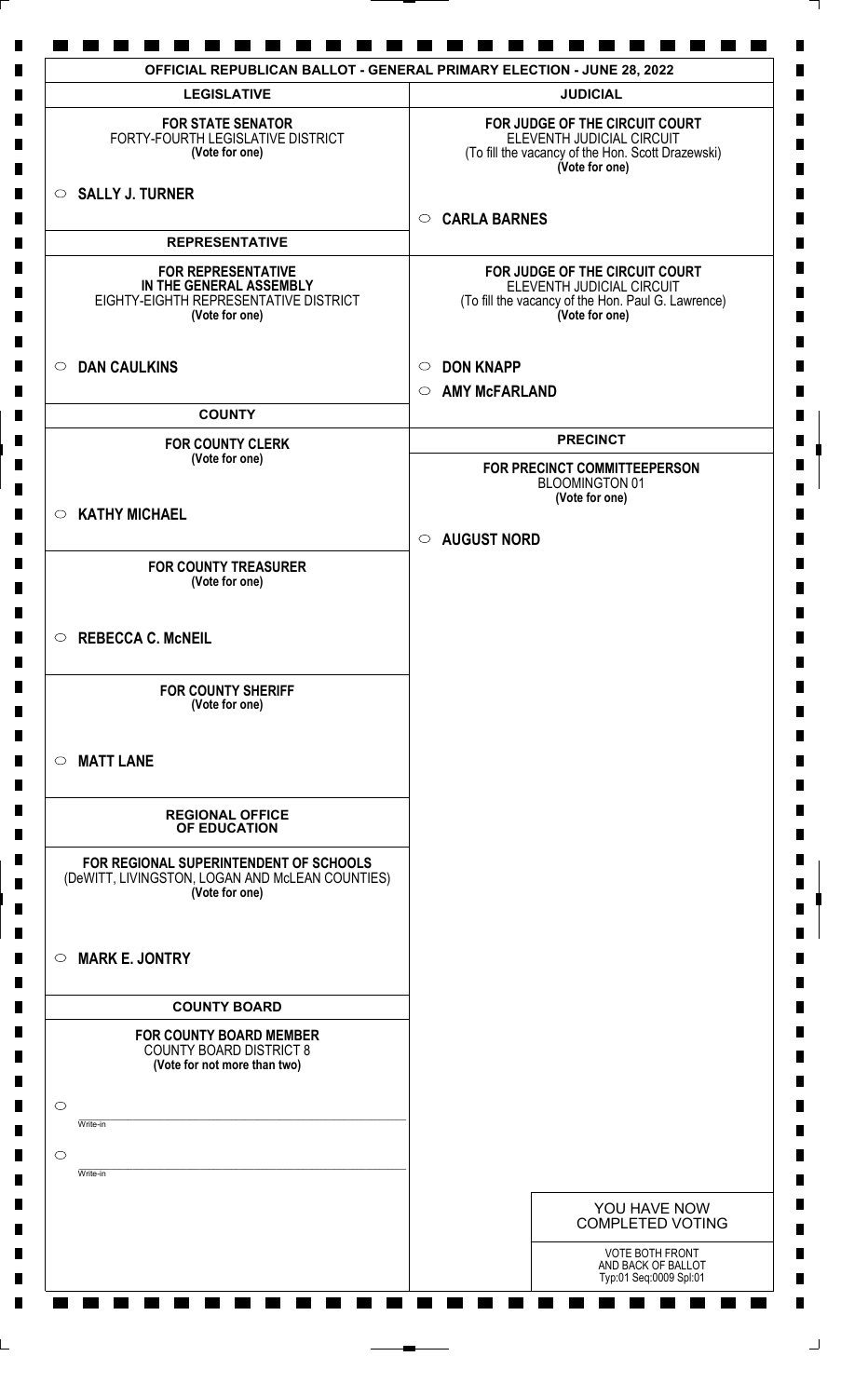| <b>OFFICIAL REPUBLICAN BALLOT</b><br>Kathy Michael<br><b>GENERAL PRIMARY ELECTION</b><br>Kathy Michael, McLean County Clerk<br><b>Initials</b><br><b>JUNE 28, 2022</b><br><b>MCLEAN COUNTY, ILLINOIS</b><br><b>BLOOMINGTON 01 - BALLOT STYLE 10</b> |                                                                                                                                                                                                |                                                                                                                   |
|-----------------------------------------------------------------------------------------------------------------------------------------------------------------------------------------------------------------------------------------------------|------------------------------------------------------------------------------------------------------------------------------------------------------------------------------------------------|-------------------------------------------------------------------------------------------------------------------|
|                                                                                                                                                                                                                                                     | LEFT of the blank space provided and write the candidate's name in that space. If you tear, spoil, deface or<br>erroneously mark this ballot, return to the election judge and obtain another. | To vote, darken the oval to the LEFT of your choice, like this ●. To cast a write-in vote, darken the oval to the |
|                                                                                                                                                                                                                                                     | <b>FEDERAL</b>                                                                                                                                                                                 | <b>STATE</b>                                                                                                      |
|                                                                                                                                                                                                                                                     | <b>FOR UNITED STATES SENATOR</b><br>(Vote for one)                                                                                                                                             | <b>FOR ATTORNEY GENERAL</b><br>(Vote for one)                                                                     |
| $\circ$                                                                                                                                                                                                                                             | <b>CASEY CHLEBEK</b>                                                                                                                                                                           | <b>STEVE KIM</b><br>O                                                                                             |
| O                                                                                                                                                                                                                                                   | <b>PEGGY HUBBARD</b>                                                                                                                                                                           | <b>DAVID SHESTOKAS</b><br>$\circ$                                                                                 |
| $\circ$                                                                                                                                                                                                                                             | <b>ROBERT "BOBBY" PITON</b>                                                                                                                                                                    | <b>THOMAS G. DeVORE</b><br>$\circ$                                                                                |
| $\circ$                                                                                                                                                                                                                                             | <b>JIMMY LEE TILLMAN II</b>                                                                                                                                                                    |                                                                                                                   |
| $\circ$                                                                                                                                                                                                                                             | <b>ANTHONY W. WILLIAMS</b>                                                                                                                                                                     | <b>FOR SECRETARY OF STATE</b><br>(Vote for one)                                                                   |
| $\circ$                                                                                                                                                                                                                                             | <b>KATHY SALVI</b>                                                                                                                                                                             |                                                                                                                   |
| $\circ$                                                                                                                                                                                                                                             | <b>MATTHEW "MATT" DUBIEL</b>                                                                                                                                                                   |                                                                                                                   |
|                                                                                                                                                                                                                                                     | <b>STATE</b>                                                                                                                                                                                   | <b>DAN BRADY</b><br>$\circ$<br><b>JOHN C. MILHISER</b><br>$\circ$                                                 |
|                                                                                                                                                                                                                                                     |                                                                                                                                                                                                |                                                                                                                   |
|                                                                                                                                                                                                                                                     | <b>FOR GOVERNOR AND</b><br><b>LIEUTENANT GOVERNOR</b><br>(Vote for one)                                                                                                                        | <b>FOR COMPTROLLER</b><br>(Vote for one)                                                                          |
| $\circ$                                                                                                                                                                                                                                             | (DARREN BAILEY                                                                                                                                                                                 |                                                                                                                   |
|                                                                                                                                                                                                                                                     | <b>(STEPHANIE TRUSSELL</b>                                                                                                                                                                     | <b>SHANNON L. TERESI</b><br>$\circ$                                                                               |
| $\circ$                                                                                                                                                                                                                                             | (PAUL SCHIMPF<br><b>CAROLYN SCHOFIELD</b>                                                                                                                                                      |                                                                                                                   |
| $\circ$                                                                                                                                                                                                                                             | (RICHARD C. IRVIN<br><b>(AVERY BOURNE</b>                                                                                                                                                      | <b>FOR TREASURER</b><br>(Vote for one)                                                                            |
| $\circ$                                                                                                                                                                                                                                             | <b>(GARY RABINE</b><br>(AARON DEL MAR                                                                                                                                                          | <b>TOM DEMMER</b><br>$\circ$                                                                                      |
|                                                                                                                                                                                                                                                     |                                                                                                                                                                                                |                                                                                                                   |
| $\circ$                                                                                                                                                                                                                                             | (MAX SOLOMON<br>(LATASHA H. FIELDS                                                                                                                                                             | <b>CONGRESSIONAL</b>                                                                                              |
| $\circ$                                                                                                                                                                                                                                             | (JESSE SULLIVAN<br>(KATHLEEN MURPHY                                                                                                                                                            | FOR REPRESENTATIVE IN CONGRESS<br>SEVENTEENTH CONGRESSIONAL DISTRICT<br>(Vote for one)                            |
| $\circ$                                                                                                                                                                                                                                             |                                                                                                                                                                                                | <b>CHARLES "CHARLIE" WILLIAM HELMICK JR</b><br>$\circ$                                                            |
|                                                                                                                                                                                                                                                     | Write-in<br>Write-in                                                                                                                                                                           | <b>ESTHER JOY KING</b><br>$\circ$                                                                                 |
|                                                                                                                                                                                                                                                     |                                                                                                                                                                                                |                                                                                                                   |
|                                                                                                                                                                                                                                                     |                                                                                                                                                                                                | <b>VOTE BOTH FRONT</b><br>AND BACK OF BALLOT<br>Typ:01 Seq:0010 Spl:01                                            |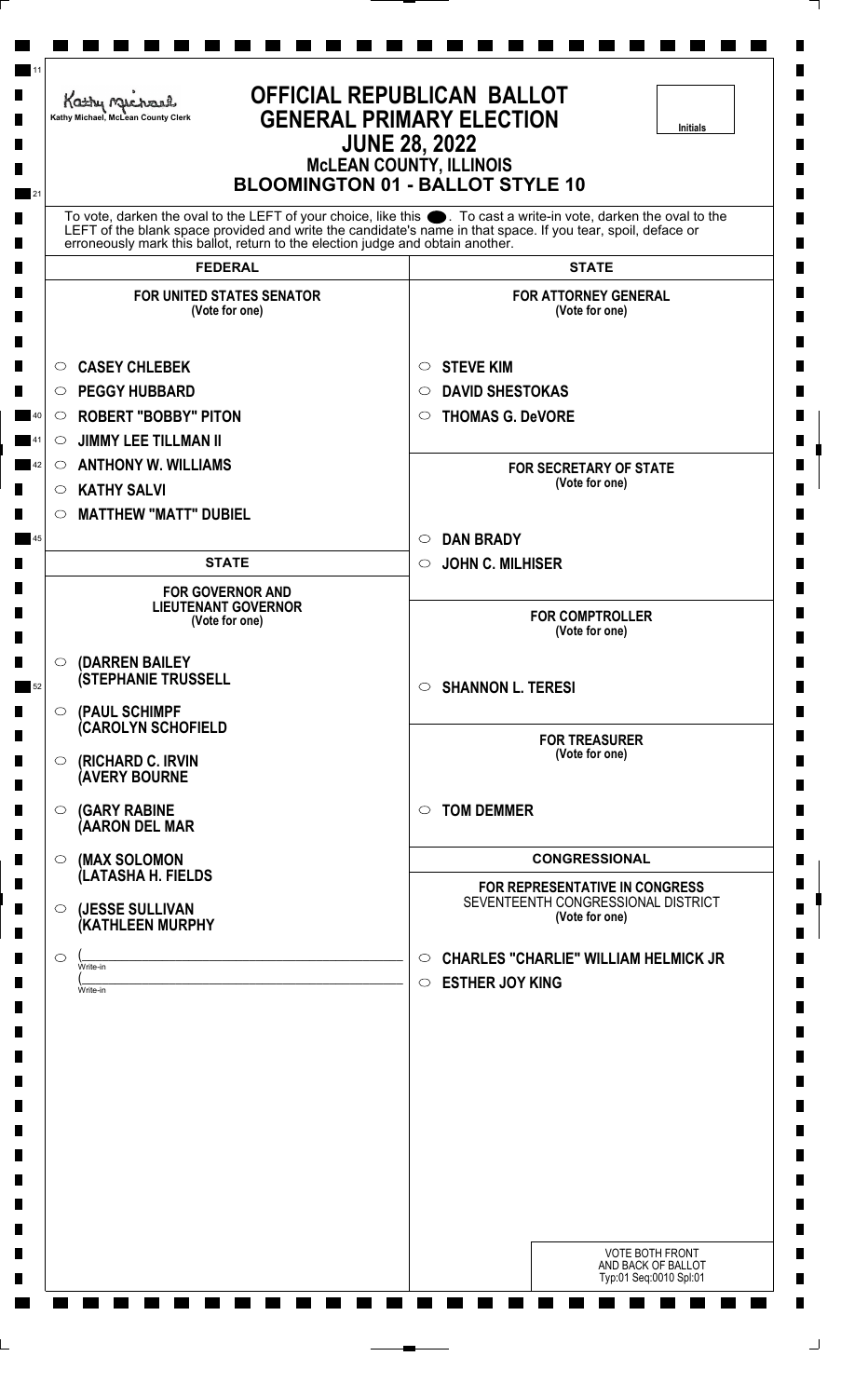| <b>LEGISLATIVE</b>                                                                                             | <b>JUDICIAL</b>                                                                                                                     |
|----------------------------------------------------------------------------------------------------------------|-------------------------------------------------------------------------------------------------------------------------------------|
| <b>FOR STATE SENATOR</b><br>FORTY-SIXTH LEGISLATIVE DISTRICT<br>(Vote for one)                                 | FOR JUDGE OF THE CIRCUIT COURT<br>ELEVENTH JUDICIAL CIRCUIT<br>(To fill the vacancy of the Hon. Scott Drazewski)<br>(Vote for one)  |
| O DESI ANDERSON                                                                                                |                                                                                                                                     |
|                                                                                                                | <b>CARLA BARNES</b><br>$\circ$                                                                                                      |
| <b>REPRESENTATIVE</b>                                                                                          |                                                                                                                                     |
| <b>FOR REPRESENTATIVE</b><br>IN THE GENERAL ASSEMBLY<br>NINETY-FIRST REPRESENTATIVE DISTRICT<br>(Vote for one) | FOR JUDGE OF THE CIRCUIT COURT<br>ELEVENTH JUDICIAL CIRCUIT<br>(To fill the vacancy of the Hon. Paul G. Lawrence)<br>(Vote for one) |
| <b>SCOTT PRESTON</b><br>$\circ$                                                                                | <b>DON KNAPP</b><br>$\circ$                                                                                                         |
| $\circ$ JAMES S. FISHER                                                                                        | <b>AMY McFARLAND</b><br>$\circ$                                                                                                     |
|                                                                                                                |                                                                                                                                     |
| <b>COUNTY</b>                                                                                                  | <b>PRECINCT</b>                                                                                                                     |
| <b>FOR COUNTY CLERK</b><br>(Vote for one)                                                                      | FOR PRECINCT COMMITTEEPERSON<br><b>BLOOMINGTON 01</b><br>(Vote for one)                                                             |
| $\circ$ KATHY MICHAEL                                                                                          | <b>AUGUST NORD</b><br>$\circ$                                                                                                       |
| <b>FOR COUNTY TREASURER</b><br>(Vote for one)                                                                  |                                                                                                                                     |
| REBECCA C. McNEIL                                                                                              |                                                                                                                                     |
| <b>FOR COUNTY SHERIFF</b><br>(Vote for one)                                                                    |                                                                                                                                     |
| $\circ$ MATT LANE                                                                                              |                                                                                                                                     |
| <b>REGIONAL OFFICE</b><br>OF EDUCATION                                                                         |                                                                                                                                     |
| FOR REGIONAL SUPERINTENDENT OF SCHOOLS<br>(DeWITT, LIVINGSTON, LOGAN AND McLEAN COUNTIES)<br>(Vote for one)    |                                                                                                                                     |
| <b>MARK E. JONTRY</b><br>$\circ$                                                                               |                                                                                                                                     |
| <b>COUNTY BOARD</b>                                                                                            |                                                                                                                                     |
| <b>FOR COUNTY BOARD MEMBER</b><br><b>COUNTY BOARD DISTRICT 8</b><br>(Vote for not more than two)               |                                                                                                                                     |
| $\circ$<br>Write-in                                                                                            |                                                                                                                                     |
| $\circ$<br>Write-in                                                                                            |                                                                                                                                     |
|                                                                                                                | YOU HAVE NOW<br><b>COMPLETED VOTING</b>                                                                                             |
|                                                                                                                | <b>VOTE BOTH FRONT</b><br>AND BACK OF BALLOT<br>Typ:01 Seq:0010 Spl:01                                                              |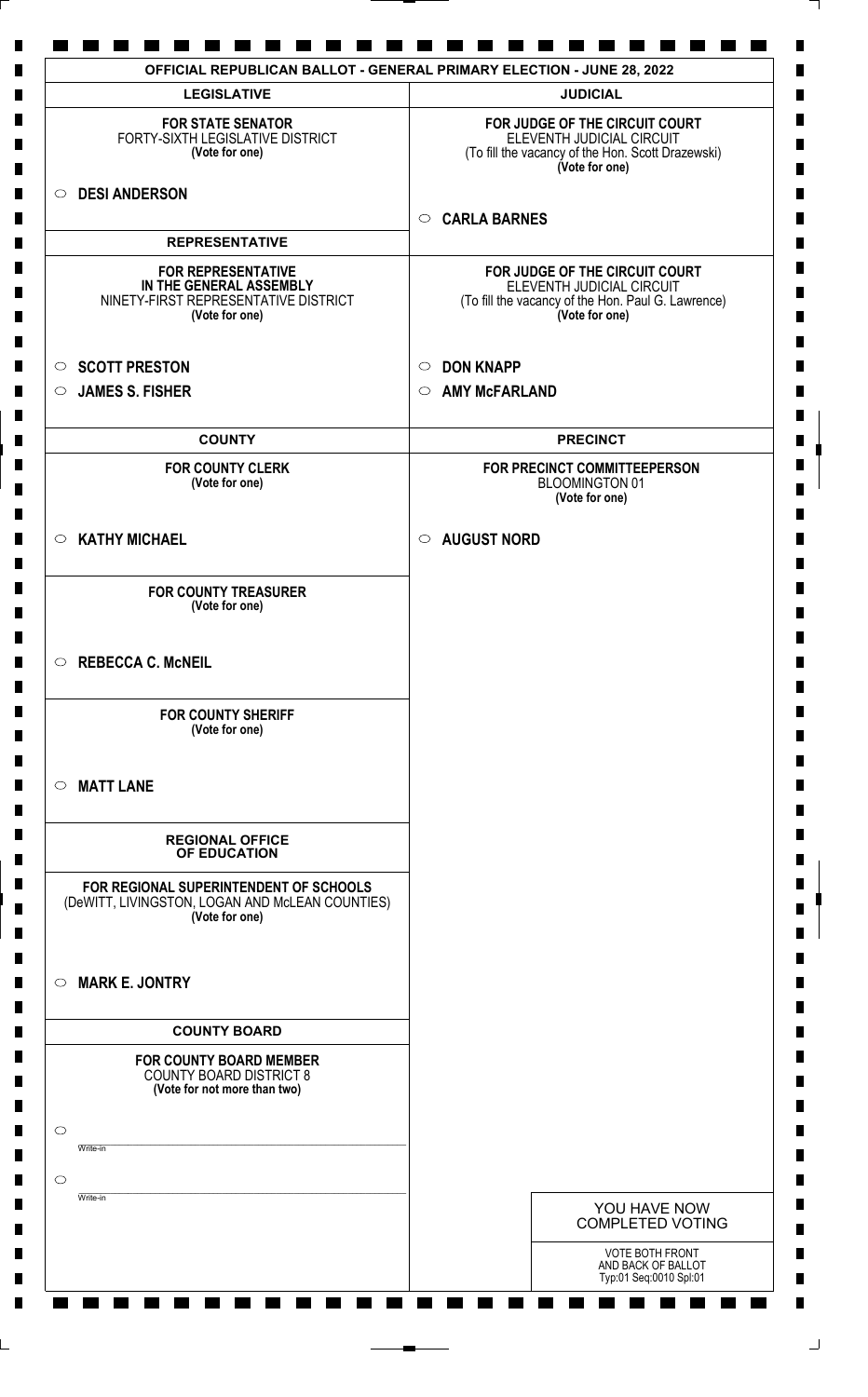|         | Kathy Michael<br>Kathy Michael, McLean County Clerk                                                                                                                                            | <b>OFFICIAL REPUBLICAN BALLOT</b><br><b>GENERAL PRIMARY ELECTION</b><br><b>Initials</b><br><b>JUNE 28, 2022</b><br><b>McLEAN COUNTY, ILLINOIS</b><br><b>BLOOMINGTON 01 - BALLOT STYLE 11</b> |
|---------|------------------------------------------------------------------------------------------------------------------------------------------------------------------------------------------------|----------------------------------------------------------------------------------------------------------------------------------------------------------------------------------------------|
|         | LEFT of the blank space provided and write the candidate's name in that space. If you tear, spoil, deface or<br>erroneously mark this ballot, return to the election judge and obtain another. | To vote, darken the oval to the LEFT of your choice, like this ●. To cast a write-in vote, darken the oval to the                                                                            |
|         | <b>FEDERAL</b>                                                                                                                                                                                 | <b>STATE</b>                                                                                                                                                                                 |
|         | <b>FOR UNITED STATES SENATOR</b><br>(Vote for one)                                                                                                                                             | <b>FOR ATTORNEY GENERAL</b><br>(Vote for one)                                                                                                                                                |
| $\circ$ | <b>CASEY CHLEBEK</b>                                                                                                                                                                           | <b>STEVE KIM</b><br>$\circ$                                                                                                                                                                  |
| $\circ$ | <b>PEGGY HUBBARD</b>                                                                                                                                                                           | <b>DAVID SHESTOKAS</b><br>$\circ$                                                                                                                                                            |
| $\circ$ | <b>ROBERT "BOBBY" PITON</b>                                                                                                                                                                    | <b>THOMAS G. DeVORE</b><br>$\circ$                                                                                                                                                           |
| $\circ$ | <b>JIMMY LEE TILLMAN II</b>                                                                                                                                                                    |                                                                                                                                                                                              |
| $\circ$ | <b>ANTHONY W. WILLIAMS</b>                                                                                                                                                                     | <b>FOR SECRETARY OF STATE</b>                                                                                                                                                                |
| $\circ$ | <b>KATHY SALVI</b>                                                                                                                                                                             | (Vote for one)                                                                                                                                                                               |
| $\circ$ | <b>MATTHEW "MATT" DUBIEL</b>                                                                                                                                                                   |                                                                                                                                                                                              |
|         |                                                                                                                                                                                                | <b>DAN BRADY</b><br>$\circ$                                                                                                                                                                  |
|         | <b>STATE</b>                                                                                                                                                                                   | <b>JOHN C. MILHISER</b><br>$\circ$                                                                                                                                                           |
|         | <b>FOR GOVERNOR AND</b><br><b>LIEUTENANT GOVERNOR</b><br>(Vote for one)                                                                                                                        | <b>FOR COMPTROLLER</b><br>(Vote for one)                                                                                                                                                     |
| O       | (DARREN BAILEY                                                                                                                                                                                 |                                                                                                                                                                                              |
|         | <b>(STEPHANIE TRUSSELL</b>                                                                                                                                                                     | <b>SHANNON L. TERESI</b><br>$\circ$                                                                                                                                                          |
| $\circ$ | (PAUL SCHIMPF<br>(CAROLYN SCHOFIELD                                                                                                                                                            |                                                                                                                                                                                              |
| $\circ$ | (RICHARD C. IRVIN<br><b>(AVERY BOURNE</b>                                                                                                                                                      | <b>FOR TREASURER</b><br>(Vote for one)                                                                                                                                                       |
| $\circ$ | <b>(GARY RABINE</b><br>(AARON DEL MAR                                                                                                                                                          | <b>TOM DEMMER</b><br>$\circ$                                                                                                                                                                 |
| $\circ$ | (MAX SOLOMON<br>(LATASHA H. FIELDS                                                                                                                                                             | <b>CONGRESSIONAL</b>                                                                                                                                                                         |
| $\circ$ | (JESSE SULLIVAN<br>(KATHLEEN MURPHY                                                                                                                                                            | FOR REPRESENTATIVE IN CONGRESS<br>SEVENTEENTH CONGRESSIONAL DISTRICT<br>(Vote for one)                                                                                                       |
| $\circ$ |                                                                                                                                                                                                | <b>CHARLES "CHARLIE" WILLIAM HELMICK JR</b>                                                                                                                                                  |
|         | Write-in                                                                                                                                                                                       | $\circ$<br><b>ESTHER JOY KING</b><br>$\circ$                                                                                                                                                 |
|         | Write-in                                                                                                                                                                                       |                                                                                                                                                                                              |
|         |                                                                                                                                                                                                | <b>VOTE BOTH FRONT</b><br>AND BACK OF BALLOT<br>Typ:01 Seq:0011 Spl:01                                                                                                                       |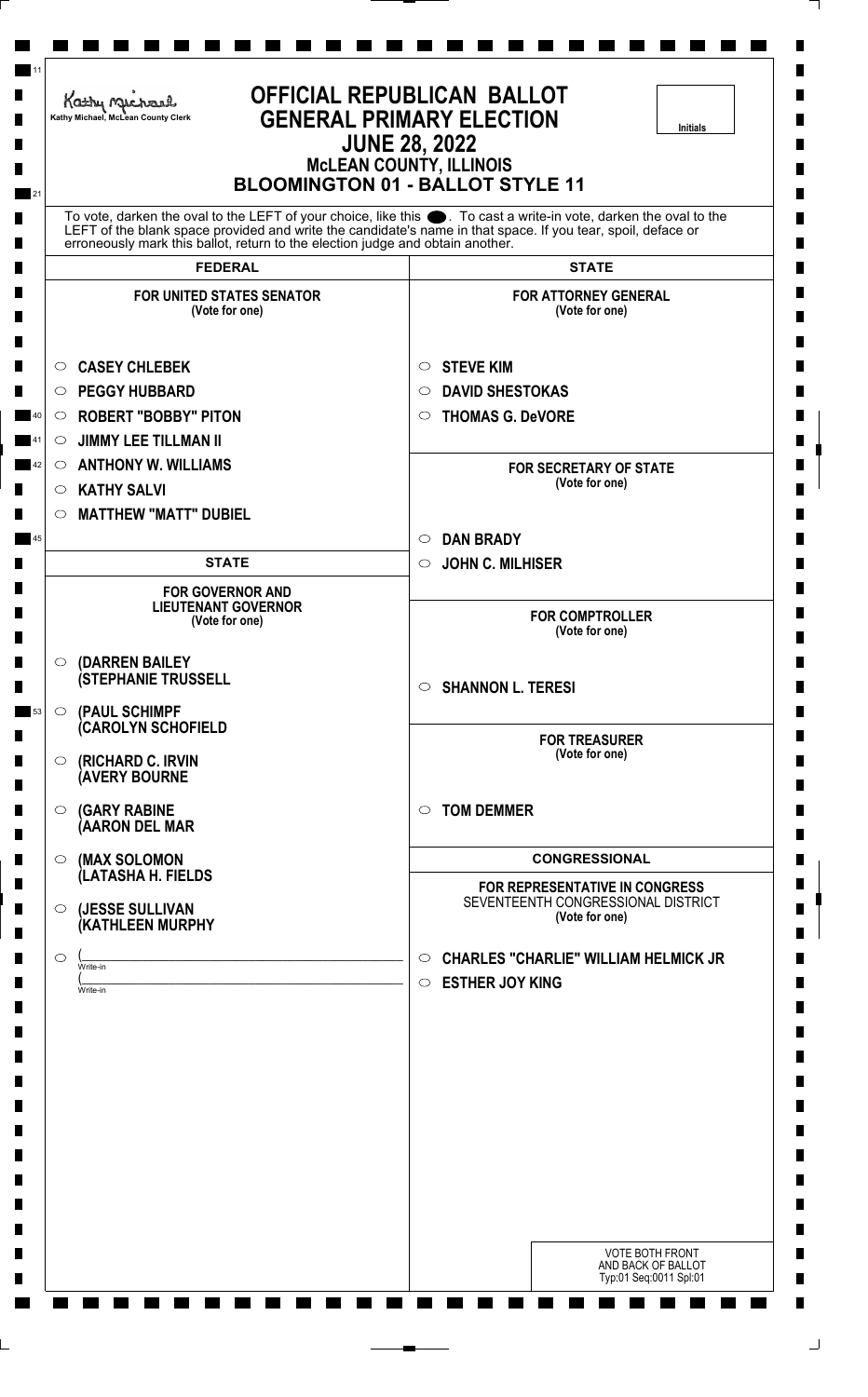| <b>LEGISLATIVE</b>                                                                                             | <b>JUDICIAL</b>                                                                                                                     |
|----------------------------------------------------------------------------------------------------------------|-------------------------------------------------------------------------------------------------------------------------------------|
| <b>FOR STATE SENATOR</b><br>FORTY-SIXTH LEGISLATIVE DISTRICT<br>(Vote for one)                                 | FOR JUDGE OF THE CIRCUIT COURT<br>ELEVENTH JUDICIAL CIRCUIT<br>(To fill the vacancy of the Hon. Scott Drazewski)<br>(Vote for one)  |
| <b>DESI ANDERSON</b><br>$\circ$                                                                                |                                                                                                                                     |
| <b>REPRESENTATIVE</b>                                                                                          | <b>CARLA BARNES</b><br>$\circ$                                                                                                      |
| <b>FOR REPRESENTATIVE</b><br>IN THE GENERAL ASSEMBLY<br>NINETY-FIRST REPRESENTATIVE DISTRICT<br>(Vote for one) | FOR JUDGE OF THE CIRCUIT COURT<br>ELEVENTH JUDICIAL CIRCUIT<br>(To fill the vacancy of the Hon. Paul G. Lawrence)<br>(Vote for one) |
| <b>SCOTT PRESTON</b><br>$\circ$                                                                                | <b>DON KNAPP</b><br>$\circ$                                                                                                         |
| <b>JAMES S. FISHER</b><br>$\circ$                                                                              | <b>AMY McFARLAND</b><br>$\circ$                                                                                                     |
| <b>COUNTY</b>                                                                                                  | <b>PRECINCT</b>                                                                                                                     |
| <b>FOR COUNTY CLERK</b><br>(Vote for one)                                                                      | FOR PRECINCT COMMITTEEPERSON<br><b>BLOOMINGTON 01</b><br>(Vote for one)                                                             |
| <b>KATHY MICHAEL</b><br>$\circ$                                                                                | <b>AUGUST NORD</b><br>$\circ$                                                                                                       |
| <b>FOR COUNTY TREASURER</b><br>(Vote for one)                                                                  |                                                                                                                                     |
| $\circ$ REBECCA C. McNEIL                                                                                      |                                                                                                                                     |
| <b>FOR COUNTY SHERIFF</b><br>(Vote for one)                                                                    |                                                                                                                                     |
| <b>MATT LANE</b><br>$\circ$                                                                                    |                                                                                                                                     |
| <b>REGIONAL OFFICE</b><br>OF EDUCATION                                                                         |                                                                                                                                     |
| FOR REGIONAL SUPERINTENDENT OF SCHOOLS<br>(DeWITT, LIVINGSTON, LOGAN AND McLEAN COUNTIES)<br>(Vote for one)    |                                                                                                                                     |
| <b>MARK E. JONTRY</b><br>$\circ$                                                                               |                                                                                                                                     |
| <b>COUNTY BOARD</b>                                                                                            |                                                                                                                                     |
| <b>FOR COUNTY BOARD MEMBER</b><br><b>COUNTY BOARD DISTRICT 3</b><br>(Vote for not more than two)               |                                                                                                                                     |
| <b>GEORGE O. WENDT</b><br>$\circ$<br><b>LYNDSAY BLOOMFIELD</b><br>$\circ$                                      |                                                                                                                                     |
|                                                                                                                |                                                                                                                                     |
|                                                                                                                | YOU HAVE NOW<br><b>COMPLETED VOTING</b>                                                                                             |
|                                                                                                                | VOTE BOTH FRONT<br>AND BACK OF BALLOT<br>Typ:01 Seq:0011 Spl:01                                                                     |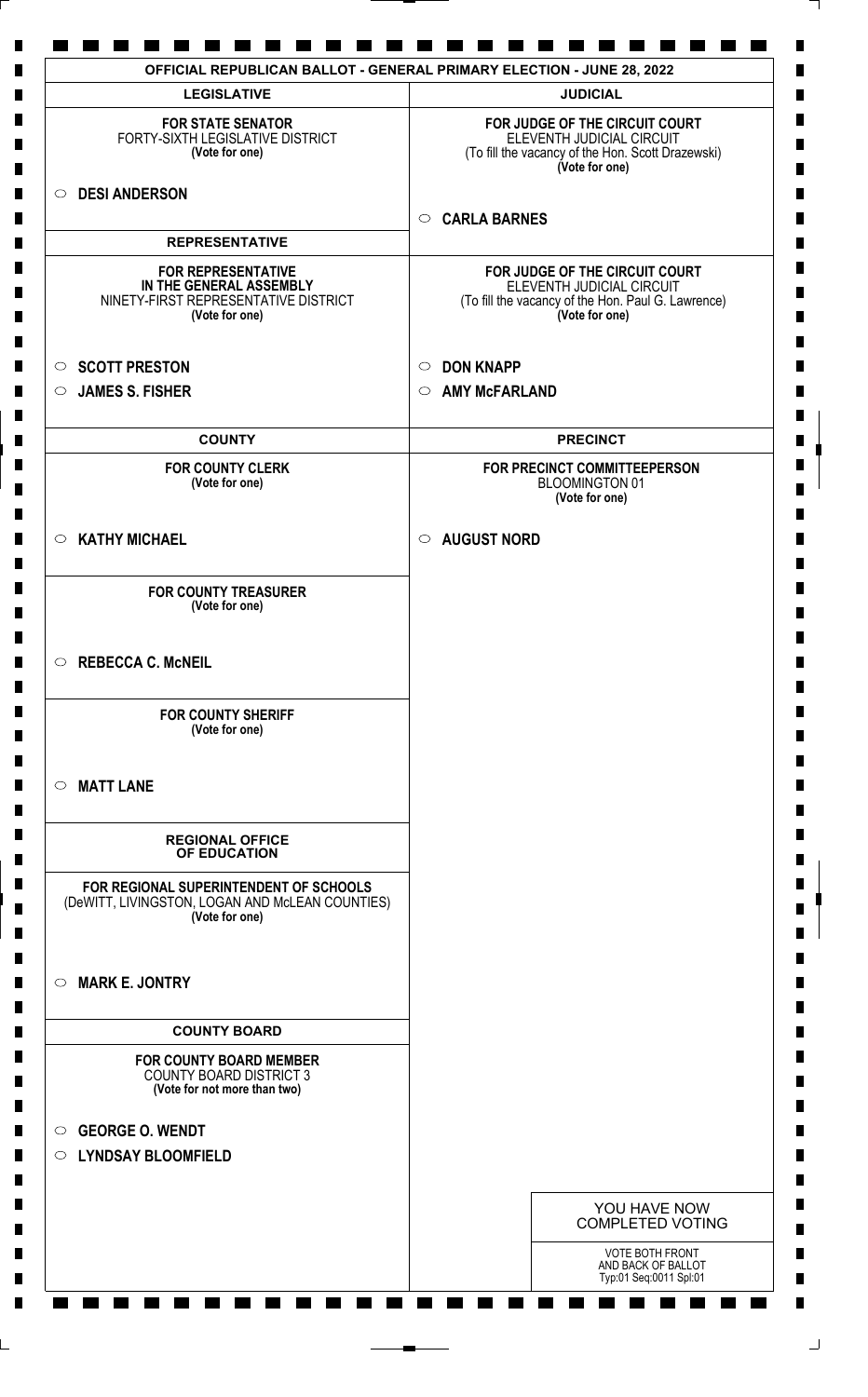|         | Kathy Michael<br>Kathy Michael, McLean County Clerk                            | <b>OFFICIAL REPUBLICAN BALLOT</b><br><b>GENERAL PRIMARY ELECTION</b><br><b>Initials</b><br><b>JUNE 28, 2022</b><br><b>McLEAN COUNTY, ILLINOIS</b><br><b>BLOOMINGTON 01 - BALLOT STYLE 12</b>                                      |
|---------|--------------------------------------------------------------------------------|-----------------------------------------------------------------------------------------------------------------------------------------------------------------------------------------------------------------------------------|
|         | erroneously mark this ballot, return to the election judge and obtain another. | To vote, darken the oval to the LEFT of your choice, like this ●. To cast a write-in vote, darken the oval to the<br>LEFT of the blank space provided and write the candidate's name in that space. If you tear, spoil, deface or |
|         | <b>FEDERAL</b>                                                                 | <b>STATE</b>                                                                                                                                                                                                                      |
|         | <b>FOR UNITED STATES SENATOR</b><br>(Vote for one)                             | <b>FOR ATTORNEY GENERAL</b><br>(Vote for one)                                                                                                                                                                                     |
| $\circ$ | <b>CASEY CHLEBEK</b>                                                           | <b>STEVE KIM</b><br>O                                                                                                                                                                                                             |
| $\circ$ | <b>PEGGY HUBBARD</b>                                                           | <b>DAVID SHESTOKAS</b><br>O                                                                                                                                                                                                       |
|         | $\circ$ ROBERT "BOBBY" PITON                                                   | <b>THOMAS G. DeVORE</b><br>$\circ$                                                                                                                                                                                                |
| $\circ$ | <b>JIMMY LEE TILLMAN II</b>                                                    |                                                                                                                                                                                                                                   |
| $\circ$ | <b>ANTHONY W. WILLIAMS</b>                                                     | <b>FOR SECRETARY OF STATE</b><br>(Vote for one)                                                                                                                                                                                   |
| $\circ$ | <b>KATHY SALVI</b>                                                             |                                                                                                                                                                                                                                   |
| $\circ$ | <b>MATTHEW "MATT" DUBIEL</b>                                                   |                                                                                                                                                                                                                                   |
|         | <b>STATE</b>                                                                   | <b>DAN BRADY</b><br>$\circ$                                                                                                                                                                                                       |
|         |                                                                                | <b>JOHN C. MILHISER</b><br>$\circ$                                                                                                                                                                                                |
|         | <b>FOR GOVERNOR AND</b><br><b>LIEUTENANT GOVERNOR</b><br>(Vote for one)        | <b>FOR COMPTROLLER</b><br>(Vote for one)                                                                                                                                                                                          |
| $\circ$ | (DARREN BAILEY                                                                 |                                                                                                                                                                                                                                   |
| O       | <b>(STEPHANIE TRUSSELL</b><br>(PAUL SCHIMPF                                    | <b>SHANNON L. TERESI</b><br>$\circ$                                                                                                                                                                                               |
|         | <b>CAROLYN SCHOFIELD</b>                                                       | <b>FOR TREASURER</b>                                                                                                                                                                                                              |
| $\circ$ | (RICHARD C. IRVIN<br>(AVERY BOURNE                                             | (Vote for one)                                                                                                                                                                                                                    |
| $\circ$ | <b>(GARY RABINE</b><br>(AARON DEL MAR                                          | <b>TOM DEMMER</b><br>$\circ$                                                                                                                                                                                                      |
| $\circ$ | (MAX SOLOMON                                                                   | <b>CONGRESSIONAL</b>                                                                                                                                                                                                              |
|         | (LATASHA H. FIELDS                                                             | FOR REPRESENTATIVE IN CONGRESS                                                                                                                                                                                                    |
| $\circ$ | (JESSE SULLIVAN<br>(KATHLEEN MURPHY                                            | SEVENTEENTH CONGRESSIONAL DISTRICT<br>(Vote for one)                                                                                                                                                                              |
| $\circ$ | Write-in                                                                       | <b>CHARLES "CHARLIE" WILLIAM HELMICK JR</b><br>$\circ$                                                                                                                                                                            |
|         | Write-in                                                                       | <b>ESTHER JOY KING</b><br>$\circ$                                                                                                                                                                                                 |
|         |                                                                                |                                                                                                                                                                                                                                   |
|         |                                                                                |                                                                                                                                                                                                                                   |
|         |                                                                                |                                                                                                                                                                                                                                   |
|         |                                                                                | <b>VOTE BOTH FRONT</b>                                                                                                                                                                                                            |
|         |                                                                                | AND BACK OF BALLOT<br>Typ:01 Seq:0012 Spl:01                                                                                                                                                                                      |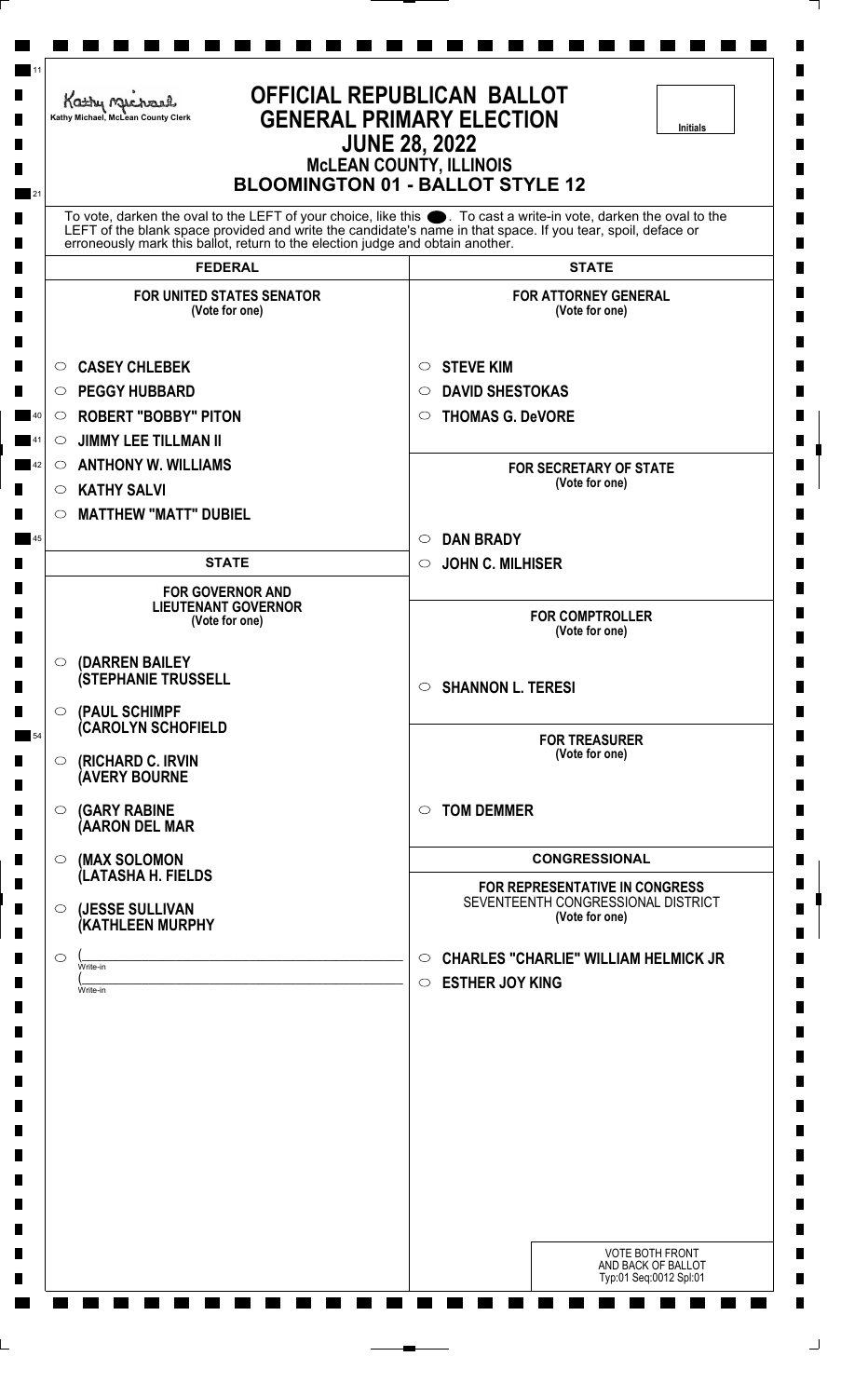| <b>LEGISLATIVE</b>                                                                                             | <b>JUDICIAL</b>                                                                                                                     |
|----------------------------------------------------------------------------------------------------------------|-------------------------------------------------------------------------------------------------------------------------------------|
| <b>FOR STATE SENATOR</b><br>FORTY-SIXTH LEGISLATIVE DISTRICT<br>(Vote for one)                                 | FOR JUDGE OF THE CIRCUIT COURT<br>ELEVENTH JUDICIAL CIRCUIT<br>(To fill the vacancy of the Hon. Scott Drazewski)<br>(Vote for one)  |
| <b>DESI ANDERSON</b><br>$\circ$                                                                                | <b>CARLA BARNES</b><br>$\circ$                                                                                                      |
| <b>REPRESENTATIVE</b>                                                                                          |                                                                                                                                     |
| <b>FOR REPRESENTATIVE</b><br>IN THE GENERAL ASSEMBLY<br>NINETY-FIRST REPRESENTATIVE DISTRICT<br>(Vote for one) | FOR JUDGE OF THE CIRCUIT COURT<br>ELEVENTH JUDICIAL CIRCUIT<br>(To fill the vacancy of the Hon. Paul G. Lawrence)<br>(Vote for one) |
| <b>SCOTT PRESTON</b><br>$\circ$                                                                                | <b>DON KNAPP</b><br>$\circ$                                                                                                         |
| <b>JAMES S. FISHER</b><br>$\circ$                                                                              | <b>AMY McFARLAND</b><br>$\circ$                                                                                                     |
| <b>COUNTY</b>                                                                                                  | <b>PRECINCT</b>                                                                                                                     |
| <b>FOR COUNTY CLERK</b><br>(Vote for one)                                                                      | FOR PRECINCT COMMITTEEPERSON<br><b>BLOOMINGTON 01</b><br>(Vote for one)                                                             |
| $\circ$ KATHY MICHAEL                                                                                          | <b>AUGUST NORD</b><br>$\circ$                                                                                                       |
| <b>FOR COUNTY TREASURER</b><br>(Vote for one)                                                                  |                                                                                                                                     |
| $\circ$ REBECCA C. McNEIL                                                                                      |                                                                                                                                     |
| <b>FOR COUNTY SHERIFF</b><br>(Vote for one)                                                                    |                                                                                                                                     |
| <b>MATT LANE</b><br>$\circ$                                                                                    |                                                                                                                                     |
| <b>REGIONAL OFFICE</b><br>OF EDUCATION                                                                         |                                                                                                                                     |
| FOR REGIONAL SUPERINTENDENT OF SCHOOLS<br>(DeWITT, LIVINGSTON, LOGAN AND McLEAN COUNTIES)<br>(Vote for one)    |                                                                                                                                     |
| <b>MARK E. JONTRY</b><br>$\circ$                                                                               |                                                                                                                                     |
| <b>COUNTY BOARD</b>                                                                                            |                                                                                                                                     |
| <b>FOR COUNTY BOARD MEMBER</b><br><b>COUNTY BOARD DISTRICT 9</b><br>(Vote for not more than two)               |                                                                                                                                     |
| $\circ$ SUSAN SCHAFER<br>$\circ$                                                                               |                                                                                                                                     |
| Write-in                                                                                                       |                                                                                                                                     |
|                                                                                                                | YOU HAVE NOW<br><b>COMPLETED VOTING</b>                                                                                             |
|                                                                                                                | <b>VOTE BOTH FRONT</b><br>AND BACK OF BALLOT<br>Typ:01 Seq:0012 Spl:01                                                              |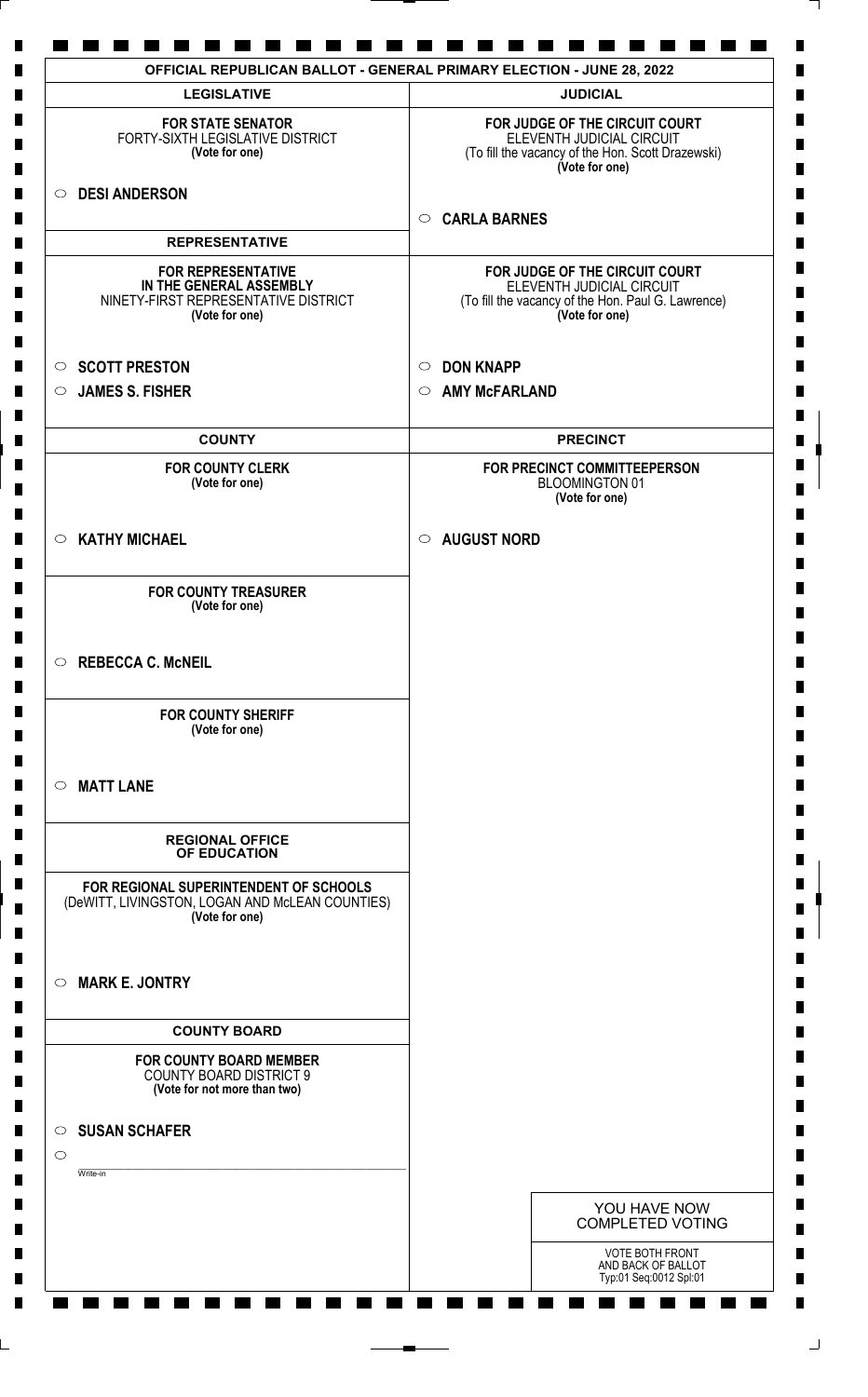| <b>OFFICIAL REPUBLICAN BALLOT</b><br>Kathy Michael<br><b>GENERAL PRIMARY ELECTION</b><br>Kathy Michael, McLean County Clerk<br><b>Initials</b><br><b>JUNE 28, 2022</b><br><b>MCLEAN COUNTY, ILLINOIS</b><br><b>BLOOMINGTON 01 - BALLOT STYLE 13</b> |                                                                                                                                                                                                                                  |  |
|-----------------------------------------------------------------------------------------------------------------------------------------------------------------------------------------------------------------------------------------------------|----------------------------------------------------------------------------------------------------------------------------------------------------------------------------------------------------------------------------------|--|
| erroneously mark this ballot, return to the election judge and obtain another.                                                                                                                                                                      | To vote, darken the oval to the LEFT of your choice, like this . To cast a write-in vote, darken the oval to the<br>LEFT of the blank space provided and write the candidate's name in that space. If you tear, spoil, deface or |  |
| <b>FEDERAL</b>                                                                                                                                                                                                                                      | <b>STATE</b>                                                                                                                                                                                                                     |  |
| <b>FOR UNITED STATES SENATOR</b><br>(Vote for one)                                                                                                                                                                                                  | <b>FOR ATTORNEY GENERAL</b><br>(Vote for one)                                                                                                                                                                                    |  |
| <b>CASEY CHLEBEK</b><br>$\circ$                                                                                                                                                                                                                     | <b>STEVE KIM</b><br>$\circ$                                                                                                                                                                                                      |  |
| <b>PEGGY HUBBARD</b><br>O                                                                                                                                                                                                                           | <b>DAVID SHESTOKAS</b><br>O                                                                                                                                                                                                      |  |
| <b>ROBERT "BOBBY" PITON</b><br>$\circ$                                                                                                                                                                                                              | <b>THOMAS G. DeVORE</b><br>$\circ$                                                                                                                                                                                               |  |
| <b>JIMMY LEE TILLMAN II</b><br>$\circ$                                                                                                                                                                                                              |                                                                                                                                                                                                                                  |  |
| $\circ$ ANTHONY W. WILLIAMS                                                                                                                                                                                                                         | <b>FOR SECRETARY OF STATE</b>                                                                                                                                                                                                    |  |
| <b>KATHY SALVI</b><br>$\circ$                                                                                                                                                                                                                       | (Vote for one)                                                                                                                                                                                                                   |  |
| <b>MATTHEW "MATT" DUBIEL</b><br>$\circ$                                                                                                                                                                                                             |                                                                                                                                                                                                                                  |  |
|                                                                                                                                                                                                                                                     | <b>DAN BRADY</b><br>$\circ$                                                                                                                                                                                                      |  |
| <b>STATE</b>                                                                                                                                                                                                                                        | <b>JOHN C. MILHISER</b><br>$\circ$                                                                                                                                                                                               |  |
| <b>FOR GOVERNOR AND</b><br><b>LIEUTENANT GOVERNOR</b>                                                                                                                                                                                               |                                                                                                                                                                                                                                  |  |
| (Vote for one)                                                                                                                                                                                                                                      | <b>FOR COMPTROLLER</b><br>(Vote for one)                                                                                                                                                                                         |  |
| $\circ$                                                                                                                                                                                                                                             |                                                                                                                                                                                                                                  |  |
| (DARREN BAILEY<br><b>(STEPHANIE TRUSSELL</b>                                                                                                                                                                                                        | <b>SHANNON L. TERESI</b><br>$\circ$                                                                                                                                                                                              |  |
| (PAUL SCHIMPF<br>$\circ$                                                                                                                                                                                                                            |                                                                                                                                                                                                                                  |  |
| <b>CAROLYN SCHOFIELD</b>                                                                                                                                                                                                                            | <b>FOR TREASURER</b>                                                                                                                                                                                                             |  |
| (RICHARD C. IRVIN<br>$\circ$<br><b>(AVERY BOURNE</b>                                                                                                                                                                                                | (Vote for one)                                                                                                                                                                                                                   |  |
| <b>(GARY RABINE</b><br>$\circ$                                                                                                                                                                                                                      | <b>TOM DEMMER</b><br>$\circ$                                                                                                                                                                                                     |  |
| (AARON DEL MAR                                                                                                                                                                                                                                      |                                                                                                                                                                                                                                  |  |
| (MAX SOLOMON<br>$\circ$                                                                                                                                                                                                                             | <b>CONGRESSIONAL</b>                                                                                                                                                                                                             |  |
| (LATASHA H. FIELDS                                                                                                                                                                                                                                  | FOR REPRESENTATIVE IN CONGRESS                                                                                                                                                                                                   |  |
| (JESSE SULLIVAN<br>$\circ$<br>(KATHLEEN MURPHY                                                                                                                                                                                                      | SIXTEENTH CONGRESSIONAL DISTRICT<br>(Vote for one)                                                                                                                                                                               |  |
| $\circ$<br>Write-in                                                                                                                                                                                                                                 | <b>DARIN LaHOOD</b><br>$\circ$                                                                                                                                                                                                   |  |
| Write-in                                                                                                                                                                                                                                            | <b>WALT PETERS</b><br>$\circ$                                                                                                                                                                                                    |  |
|                                                                                                                                                                                                                                                     | <b>JOANNE GUILLEMETTE</b><br>$\circ$                                                                                                                                                                                             |  |
|                                                                                                                                                                                                                                                     | <b>MICHAEL REBRESH</b><br>$\circ$                                                                                                                                                                                                |  |
|                                                                                                                                                                                                                                                     |                                                                                                                                                                                                                                  |  |
|                                                                                                                                                                                                                                                     |                                                                                                                                                                                                                                  |  |
|                                                                                                                                                                                                                                                     |                                                                                                                                                                                                                                  |  |
|                                                                                                                                                                                                                                                     |                                                                                                                                                                                                                                  |  |
|                                                                                                                                                                                                                                                     |                                                                                                                                                                                                                                  |  |
|                                                                                                                                                                                                                                                     |                                                                                                                                                                                                                                  |  |
|                                                                                                                                                                                                                                                     | <b>VOTE BOTH FRONT</b>                                                                                                                                                                                                           |  |
|                                                                                                                                                                                                                                                     | AND BACK OF BALLOT<br>Typ:01 Seq:0013 Spl:01                                                                                                                                                                                     |  |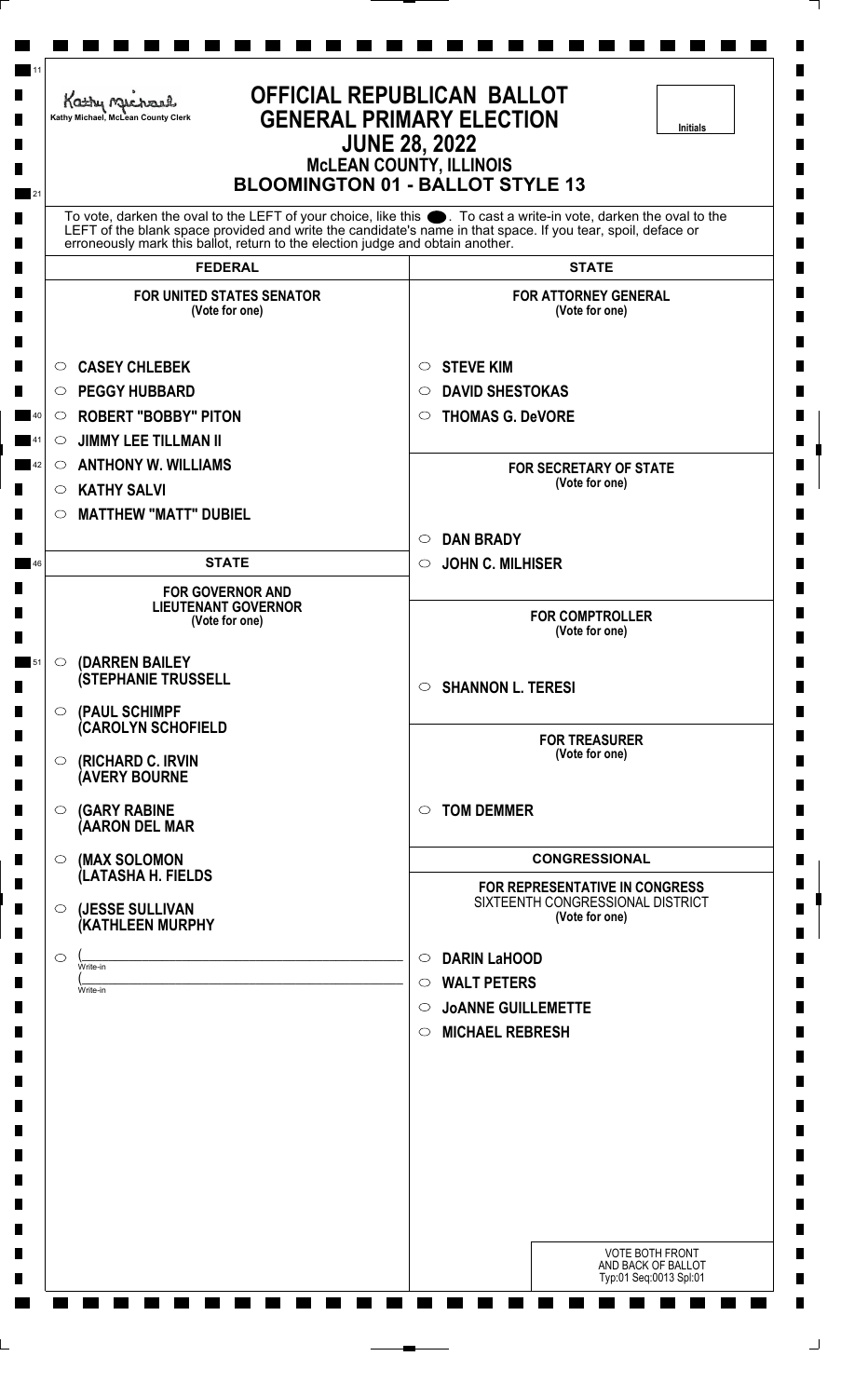| <b>LEGISLATIVE</b>                                                                                              | <b>JUDICIAL</b>                                                                                                                     |
|-----------------------------------------------------------------------------------------------------------------|-------------------------------------------------------------------------------------------------------------------------------------|
| <b>FOR STATE SENATOR</b><br>FORTY-FOURTH LEGISLATIVE DISTRICT<br>(Vote for one)                                 | FOR JUDGE OF THE CIRCUIT COURT<br>ELEVENTH JUDICIAL CIRCUIT<br>(To fill the vacancy of the Hon. Scott Drazewski)<br>(Vote for one)  |
| $\circ$ SALLY J. TURNER                                                                                         | <b>CARLA BARNES</b><br>$\circ$                                                                                                      |
| <b>REPRESENTATIVE</b>                                                                                           |                                                                                                                                     |
| <b>FOR REPRESENTATIVE</b><br>IN THE GENERAL ASSEMBLY<br>EIGHTY-EIGHTH REPRESENTATIVE DISTRICT<br>(Vote for one) | FOR JUDGE OF THE CIRCUIT COURT<br>ELEVENTH JUDICIAL CIRCUIT<br>(To fill the vacancy of the Hon. Paul G. Lawrence)<br>(Vote for one) |
| $\circ$ DAN CAULKINS                                                                                            | <b>DON KNAPP</b><br>$\circ$                                                                                                         |
| <b>COUNTY</b>                                                                                                   | <b>AMY McFARLAND</b><br>$\circ$                                                                                                     |
| <b>FOR COUNTY CLERK</b>                                                                                         | <b>PRECINCT</b>                                                                                                                     |
| (Vote for one)                                                                                                  | FOR PRECINCT COMMITTEEPERSON<br><b>BLOOMINGTON 01</b>                                                                               |
| $\circ$ KATHY MICHAEL                                                                                           | (Vote for one)                                                                                                                      |
|                                                                                                                 | <b>AUGUST NORD</b><br>$\circ$                                                                                                       |
| <b>FOR COUNTY TREASURER</b><br>(Vote for one)                                                                   |                                                                                                                                     |
| $\circ$ REBECCA C. McNEIL                                                                                       |                                                                                                                                     |
| <b>FOR COUNTY SHERIFF</b><br>(Vote for one)                                                                     |                                                                                                                                     |
| <b>MATT LANE</b><br>$\circ$                                                                                     |                                                                                                                                     |
| <b>REGIONAL OFFICE</b><br>OF EDUCATION                                                                          |                                                                                                                                     |
| FOR REGIONAL SUPERINTENDENT OF SCHOOLS<br>(DeWITT, LIVINGSTON, LOGAN AND McLEAN COUNTIES)<br>(Vote for one)     |                                                                                                                                     |
| <b>MARK E. JONTRY</b><br>$\circ$                                                                                |                                                                                                                                     |
| <b>COUNTY BOARD</b>                                                                                             |                                                                                                                                     |
| <b>FOR COUNTY BOARD MEMBER</b><br><b>COUNTY BOARD DISTRICT 9</b><br>(Vote for not more than two)                |                                                                                                                                     |
| <b>SUSAN SCHAFER</b><br>$\circ$                                                                                 |                                                                                                                                     |
| $\circ$<br>Write-in                                                                                             |                                                                                                                                     |
|                                                                                                                 | YOU HAVE NOW<br><b>COMPLETED VOTING</b>                                                                                             |
|                                                                                                                 | <b>VOTE BOTH FRONT</b><br>AND BACK OF BALLOT<br>Typ:01 Seq:0013 Spl:01                                                              |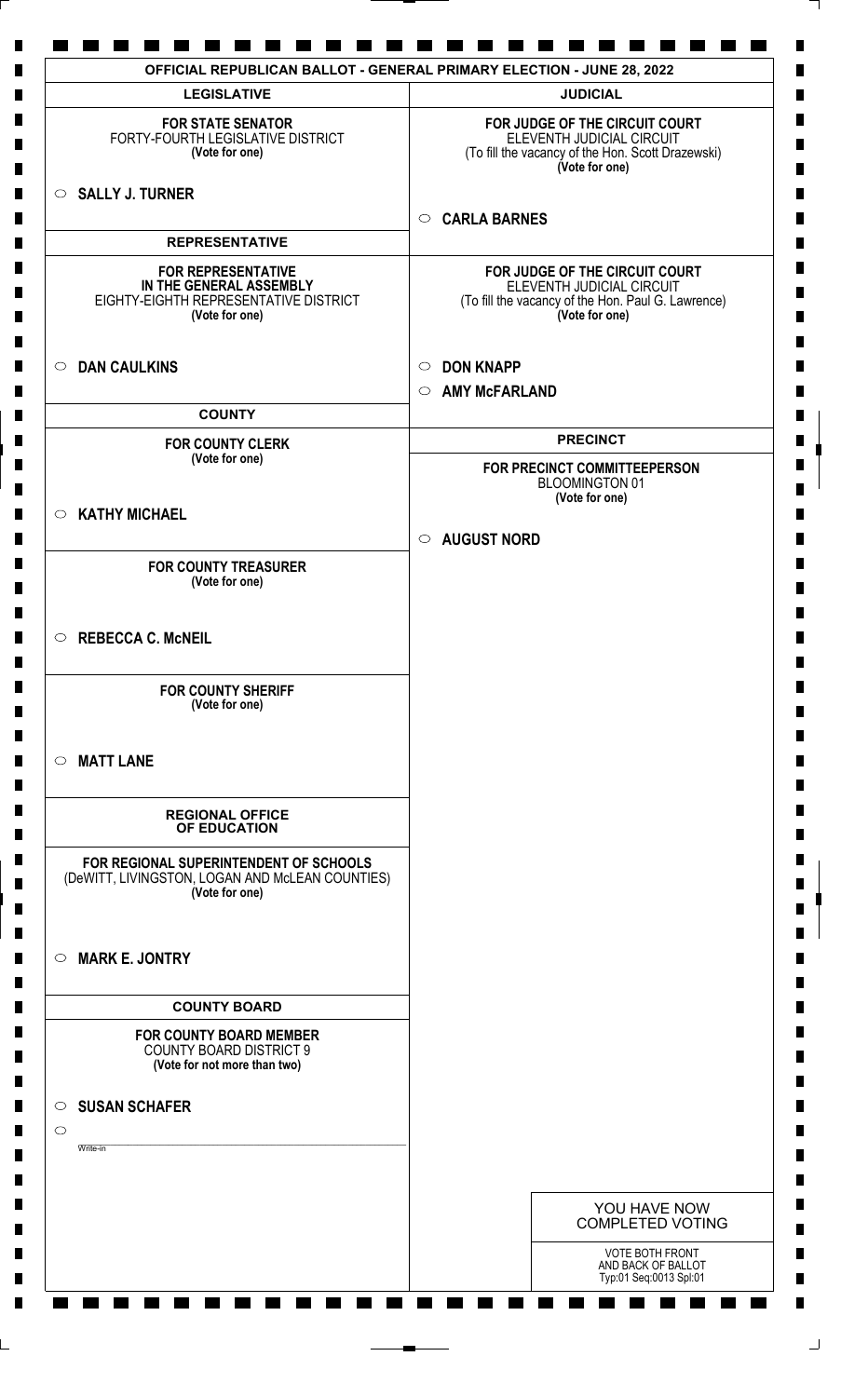| <b>OFFICIAL REPUBLICAN BALLOT</b><br>Kathy Michael<br><b>GENERAL PRIMARY ELECTION</b><br>Kathy Michael, McLean County Clerk<br><b>Initials</b><br><b>JUNE 28, 2022</b><br><b>MCLEAN COUNTY, ILLINOIS</b><br><b>BLOOMINGTON 01 - BALLOT STYLE 14</b> |                                                                                |                                                                                                                                                                                                                                   |
|-----------------------------------------------------------------------------------------------------------------------------------------------------------------------------------------------------------------------------------------------------|--------------------------------------------------------------------------------|-----------------------------------------------------------------------------------------------------------------------------------------------------------------------------------------------------------------------------------|
|                                                                                                                                                                                                                                                     | erroneously mark this ballot, return to the election judge and obtain another. | To vote, darken the oval to the LEFT of your choice, like this ●. To cast a write-in vote, darken the oval to the<br>LEFT of the blank space provided and write the candidate's name in that space. If you tear, spoil, deface or |
|                                                                                                                                                                                                                                                     | <b>FEDERAL</b>                                                                 | <b>STATE</b>                                                                                                                                                                                                                      |
|                                                                                                                                                                                                                                                     | <b>FOR UNITED STATES SENATOR</b><br>(Vote for one)                             | <b>FOR ATTORNEY GENERAL</b><br>(Vote for one)                                                                                                                                                                                     |
| $\circ$                                                                                                                                                                                                                                             | <b>CASEY CHLEBEK</b>                                                           | <b>STEVE KIM</b><br>$\circ$                                                                                                                                                                                                       |
| $\circ$                                                                                                                                                                                                                                             | <b>PEGGY HUBBARD</b>                                                           | <b>DAVID SHESTOKAS</b><br>$\circ$                                                                                                                                                                                                 |
| $\circ$                                                                                                                                                                                                                                             | <b>ROBERT "BOBBY" PITON</b>                                                    | <b>THOMAS G. DeVORE</b><br>$\circ$                                                                                                                                                                                                |
| $\circ$                                                                                                                                                                                                                                             | <b>JIMMY LEE TILLMAN II</b>                                                    |                                                                                                                                                                                                                                   |
| $\circ$                                                                                                                                                                                                                                             | <b>ANTHONY W. WILLIAMS</b>                                                     | <b>FOR SECRETARY OF STATE</b><br>(Vote for one)                                                                                                                                                                                   |
| $\circ$                                                                                                                                                                                                                                             | <b>KATHY SALVI</b>                                                             |                                                                                                                                                                                                                                   |
| $\circ$                                                                                                                                                                                                                                             | <b>MATTHEW "MATT" DUBIEL</b>                                                   | <b>DAN BRADY</b>                                                                                                                                                                                                                  |
|                                                                                                                                                                                                                                                     | <b>STATE</b>                                                                   | $\circ$<br><b>JOHN C. MILHISER</b><br>$\circ$                                                                                                                                                                                     |
|                                                                                                                                                                                                                                                     | <b>FOR GOVERNOR AND</b>                                                        |                                                                                                                                                                                                                                   |
|                                                                                                                                                                                                                                                     | <b>LIEUTENANT GOVERNOR</b><br>(Vote for one)                                   | <b>FOR COMPTROLLER</b><br>(Vote for one)                                                                                                                                                                                          |
| $\circ$                                                                                                                                                                                                                                             | (DARREN BAILEY                                                                 |                                                                                                                                                                                                                                   |
| $\circ$                                                                                                                                                                                                                                             | <b>(STEPHANIE TRUSSELL</b><br>(PAUL SCHIMPF                                    | <b>SHANNON L. TERESI</b><br>$\circ$                                                                                                                                                                                               |
|                                                                                                                                                                                                                                                     | <b>(CAROLYN SCHOFIELD</b>                                                      | <b>FOR TREASURER</b>                                                                                                                                                                                                              |
| $\circ$                                                                                                                                                                                                                                             | (RICHARD C. IRVIN<br><b>(AVERY BOURNE</b>                                      | (Vote for one)                                                                                                                                                                                                                    |
| $\circ$                                                                                                                                                                                                                                             | <b>(GARY RABINE</b><br>(AARON DEL MAR                                          | <b>TOM DEMMER</b><br>$\circ$                                                                                                                                                                                                      |
| $\circ$                                                                                                                                                                                                                                             | (MAX SOLOMON                                                                   | <b>CONGRESSIONAL</b>                                                                                                                                                                                                              |
|                                                                                                                                                                                                                                                     | (LATASHA H. FIELDS                                                             | FOR REPRESENTATIVE IN CONGRESS                                                                                                                                                                                                    |
| $\circ$                                                                                                                                                                                                                                             | (JESSE SULLIVAN<br>(KATHLEEN MURPHY                                            | SEVENTEENTH CONGRESSIONAL DISTRICT<br>(Vote for one)                                                                                                                                                                              |
| $\circ$                                                                                                                                                                                                                                             | Write-in                                                                       | <b>CHARLES "CHARLIE" WILLIAM HELMICK JR</b><br>$\circ$                                                                                                                                                                            |
|                                                                                                                                                                                                                                                     | Write-in                                                                       | <b>ESTHER JOY KING</b><br>$\circ$                                                                                                                                                                                                 |
|                                                                                                                                                                                                                                                     |                                                                                |                                                                                                                                                                                                                                   |
|                                                                                                                                                                                                                                                     |                                                                                |                                                                                                                                                                                                                                   |
|                                                                                                                                                                                                                                                     |                                                                                |                                                                                                                                                                                                                                   |
|                                                                                                                                                                                                                                                     |                                                                                | <b>VOTE BOTH FRONT</b>                                                                                                                                                                                                            |
|                                                                                                                                                                                                                                                     |                                                                                | AND BACK OF BALLOT<br>Typ:01 Seq:0014 Spl:01                                                                                                                                                                                      |